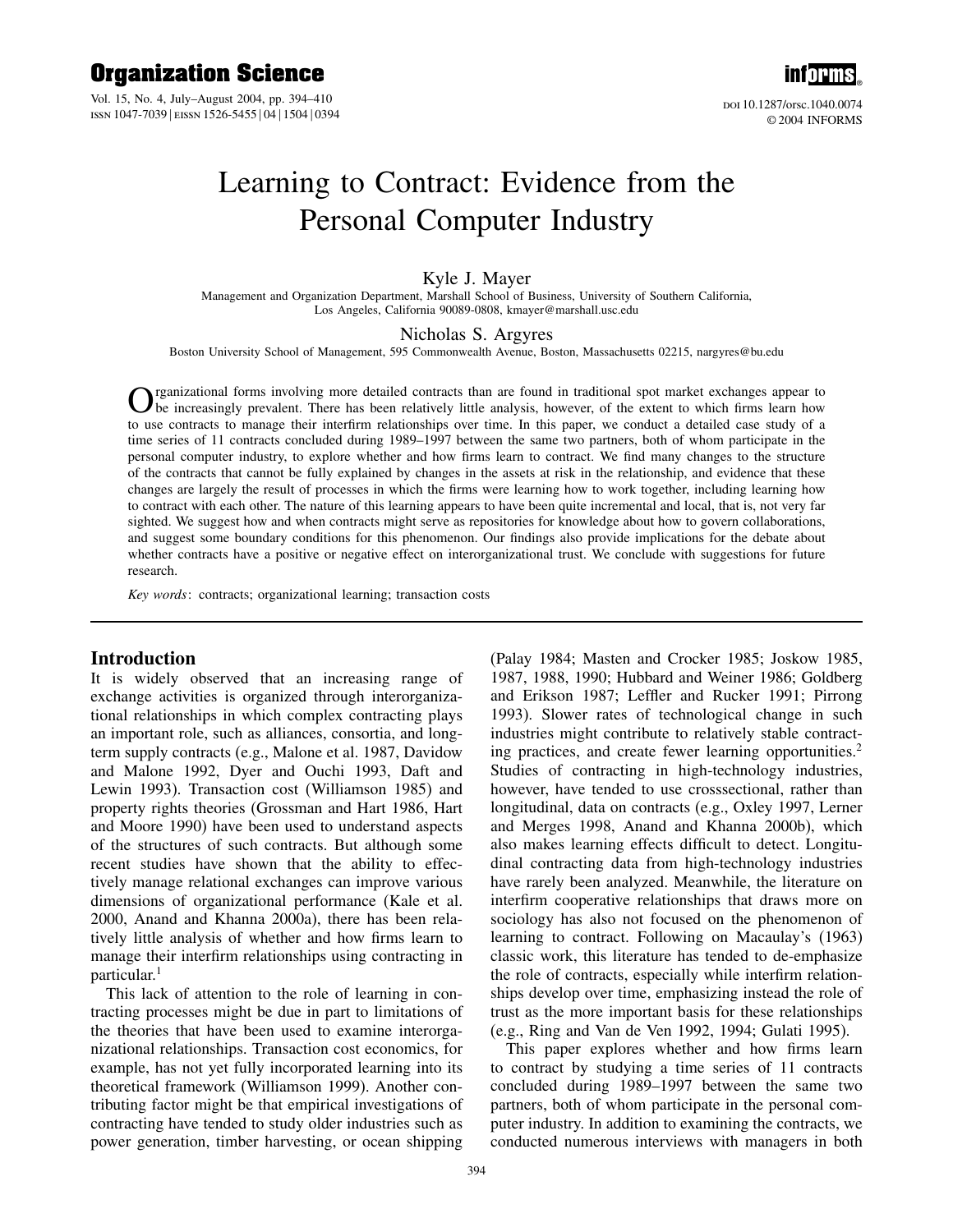of the partner companies concerning the evolution of contracts between them, and the relationship between the two firms more generally. We found a significant degree of development in the structure of the contracts that cannot be entirely explained by changes in the nature of the goods exchanged or assets at risk in the transactions. This finding, we argue, suggests evidence of learning by the parties, especially with regard to how to efficiently govern the projects through contracts. These learning effects appear to be caused in part by the rapid pace of innovation in what was a relatively new industry at the time of this study.

Consistent with evolutionary theories (e.g., Nelson and Winter 1982) and older behavioral theories (e.g., Cyert and March 1963), we find this learning to be quite local and incremental in nature. The parties to the contracts were relatively slow to recognize important contingencies and the contracting hazards and incentive misalignments associated with them, and to make provision for them in the terms and conditions of new contracts. Rather than anticipating such problems and contingencies, the parties had to actually experience an adverse situation before addressing it in new contracts. Moreover, initial attempts to address contracting hazards and incentive problems in contracts were often inadequate, requiring elaboration to be added in subsequent contracts. We also found that the parties used the contract as their main repository for learning, rather than relying exclusively on oral communications or memos that are much less enforceable, legally. We interpret this finding as evidence that contracts continued to play a central governance role in the relationship, independent of whether other relationship-support mechanisms (such as trust or reputation effects) became more important in the relationship, over time.

These findings offer some useful implications for theories of contracting. In particular, the important role for incremental learning that we observed as the contracting process proceeded suggests that the firms in question were quite limited in their abilities to "look ahead, perceive hazards, and factor these back into the contractual relation," which is a central presumption of transaction cost theory (Williamson 1996, p. 9). Moreover, although the firms were able to learn, this learning was quite gradual and incremental, and occurred over a relatively long period. On the one hand, this finding suggests that the far sightedness exercised by the firms was more limited than is usually assumed in contracting theories, such as transaction cost theory. On the other hand, governance features of the contract were very important, and indeed became increasingly important as the contractual relationship continued, so that the learning process occurred in directions that were largely consistent with transaction cost prescriptions. Taken together, the findings imply that in some industry contexts, especially those characterized by rapid innovation, contracts could play an important role as repositories of interfirm knowledge, in addition to their role as frameworks for governing exchange.

The paper proceeds as follows. We first discuss the transaction cost theory of contracting and literature on organizational learning. Next, we present evidence regarding the evolution of the contracts we examined. We then interpret the contracts in light of the theories of contracting and learning outlined earlier. We conclude with further insights and implications for developing theories of learning to contract.

# Transaction Cost Theory of Contracting

Williamson's (1985, 1991) transaction cost approach to contracting has been highly influential in the organizational and economics literatures, and has received a substantial amount of empirical corroboration (Shelanski and Klein 1995). This theory views contracts as governance structures for managing relationships between commercial parties. Building on Macneil (1974, 1978), the theory distinguishes two types of contractual governance for transactions that recur over time: market and bilateral.<sup>3</sup> Market governance is efficient when transactions are relatively standardized and straightforward. This is the case when the transaction does not require significant idiosyncratic investments by the parties, so that if disagreement leads to cessation of the relationship both parties can easily contract with alternate partners on similar terms. Thus, market governance tends to be chosen when the surplus value to both parties of continuing their contractual relationship is relatively low.

Bilateral governance becomes efficient when the continuity value of a relationship is significant, especially because either or both parties will be making idiosyncratic investments that have low value in alternative uses. In this case, the parties will attempt to foresee the various kinds of disturbances and contracting hazards that could threaten the relationship. The contracting hazard discussed most prominently is hold-up, in which the party with less idiosyncratic investment at risk expropriates surplus from the other party (Williamson 1975, 1985; Klein et al. 1978). When a contract is used to govern a transaction in which the consequences from hold-up are significant due to the presence of relationship-specific investments, the parties will incorporate safeguards into the contract to protect these investments from opportunistic expropriation. Providing for contractual hostages is one example of such safeguards (Williamson 1983). Other kinds of disturbances that could upset the contractual relationship, the theory predicts, would also be contemplated by the parties, and mechanisms that facilitate joint adaptation by the parties to these disturbances, with the aim of protecting the relationship, would be incorporated into the contract. The mechanisms might include, for example, provisions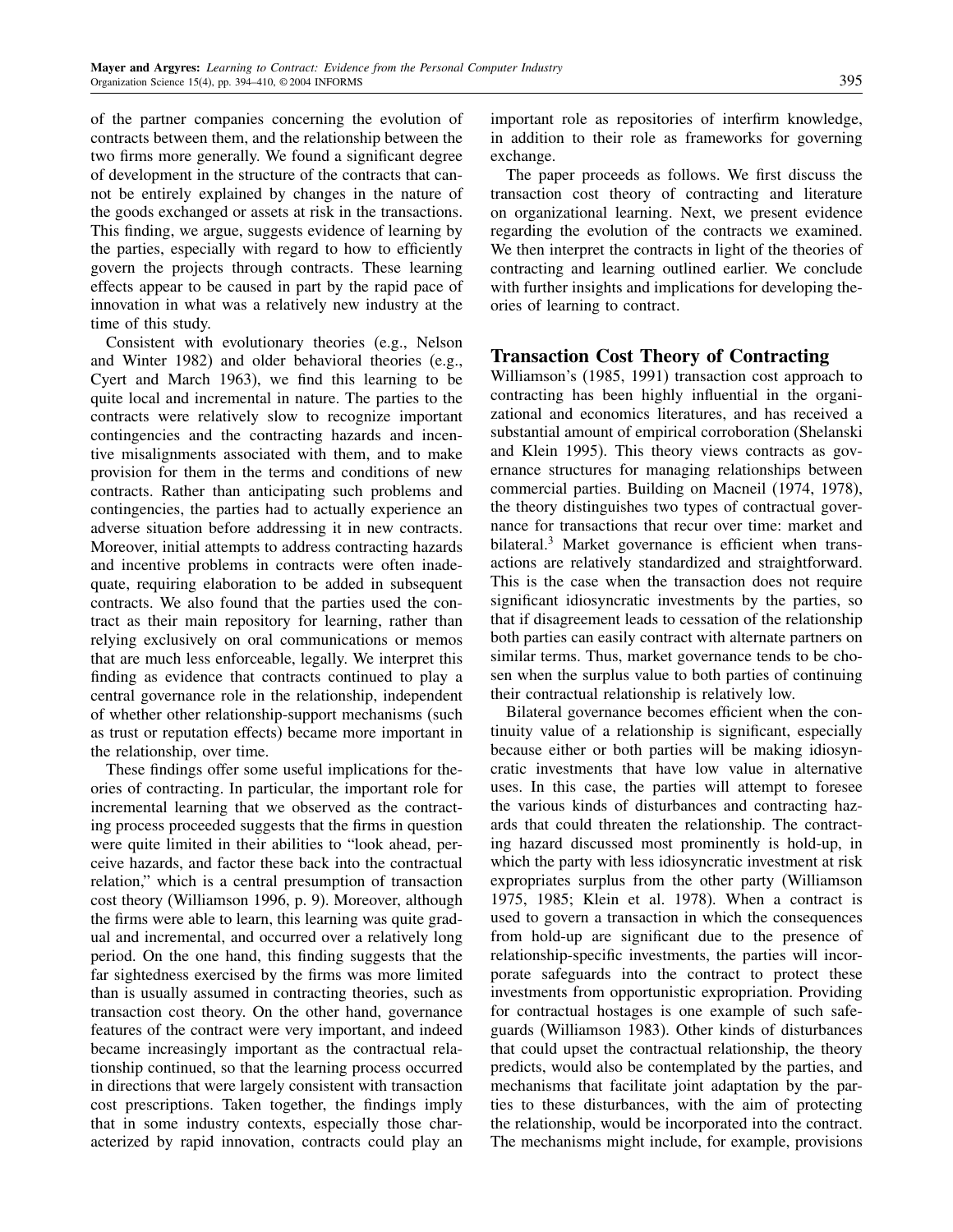and administrative procedures aimed at dispute prevention and resolution, the distribution of costs and benefits under various future contingencies, and information disclosure.

The capacity for contracts to adequately safeguard relationship-specific investments against opportunistic behavior by a contractual partner is, however, limited. This is because foreseeing all the possible future contingencies under which a contractual hazard can emerge is very difficult, due to the bounded rationality of economic actors (Simon 1957). Contracts, therefore, are unavoidably incomplete (Grossman and Hart 1986, Williamson 1996). In addition, contract terms aimed at safeguarding assets can open up opportunities for novel and creative forms of opportunism (Klein 1993). Therefore, if the value of idiosyncratic investments at stake in the transaction rises to a sufficiently high level, contracts become costly in transaction cost terms, and unified governance (of which vertical integration is an exemplar) becomes a more efficient governance mode for facilitating exchange.<sup>4</sup>

As this discussion suggests, the two central assumptions in the transaction cost theory of contracting are that when designing and negotiating contracts the agents are (1) unable to anticipate all possible future contingencies that affect the contractual relationship, but (2) able to foresee major contractual hazards stemming from potential opportunism by their contractual partners, and to devise contractual structures to mitigate them. As Williamson (1996, p. 9) explains,

Transaction cost economics ... concedes that comprehensive contracting is not a feasible option (by reason of bounded rationality), yet it maintains that many economic agents have the capacities to learn and to look ahead, perceive hazards, and factor these back into the contractual relation, thereafter to devise responsive institutions. In effect, limited but intentional rationality is translated into incomplete but farsighted contracting.

Finally, transaction cost theory assumes a competitive economic environment and makes equilibrium predictions (Williamson 1985). Therefore, it predicts that firms that consistently misdesign contracts and that fail to learn quickly from these mistakes will perform poorly in the market. Consistently poor performers will be forced to exit the market, so that in equilibrium only alert agents and well-designed contracts will survive.

# Learning to Contract

Although the quotation from Williamson (1996) above mentions learning, transaction cost theory has not systematically incorporated learning into its framework (Williamson 1999). Indeed, the theory's equilibrium assumptions can be interpreted to imply that learning is relatively quick and thorough. Although there been little study of learning to contract per se, there is a large

literature suggesting that learning in general within and between organizations is an important phenomenon (e.g., Lieberman 1984, Lyles 1988, Darr et al. 1995, Argote 1999) and that it tends to be quite gradual and incremental. According to this literature, this importance is because agents' rationality is quite limited, and learning tends to occur through a relatively slow process of environmental selection of faster learners (Alchian 1950), or error detection and correction in "theories-in-use" (Argyris and Schon 1978, p. 10), or both. This limitation implies that periods of disequilibrium, during which underperforming firms can survive in the market, can be fairly long (Winter 1988). Moreover, individuals and organizations tend to learn through the repeated practice of routines, which gradually come to embody the fruits of prior learning, but which also constrain the range of new learning. As a result, learning tends to be incremental and local, in that it tends to occur in areas close to areas of previous knowledge or experience (Nelson and Winter 1982, Cohen and Levinthal 1990, Levinthal and March 1993). Several empirical studies have found evidence for this local character of organizational learning (e.g., Helfat 1994, Podolny and Stuart 1996, Martin and Mitchell 1998).

Scholars have also noted that organizations often learn how to collaborate with each other over time (Doz 1996, Anand and Khanna 2000a). For example, Child (2001) writes that one kind of learning in a strategic alliance involves "...the accumulation of mutual experience with and knowledge about how to manage interorganizational cooperation per se. Collaborative knowhow might be used later in design and management of other collaborations" (p. 664). Learning how to contract, in particular, might be an important component of learning to collaborate, more generally. For example, contracting experience might sensitize managers and their organizations to potential disturbances to contractual relationships about which they were previously unaware, enabling them to better foresee such contingencies in future contractual relationships. Contracting experience might also help managers and their firms to better understand the implications of contingencies for the relationship, for the firm's performance, and for its future contractual relationships. Such experience might also help firms to more effectively use contracts to facilitate adaptation to disturbances, or how to craft agreements that better safeguard vulnerable assets. Therefore, when applied to contracting, theories of organizational learning might imply that firms sometimes learn about potential contingencies and hazards slowly and incrementally—as they experience them—and do not apply foresight to anticipate as many contingencies as possible ex ante, many of which they might not have experienced themselves (e.g., Cyert and March 1963).

There is little direct empirical evidence, however, regarding whether and how firms actually learn to contract, or whether something close to an optimal contract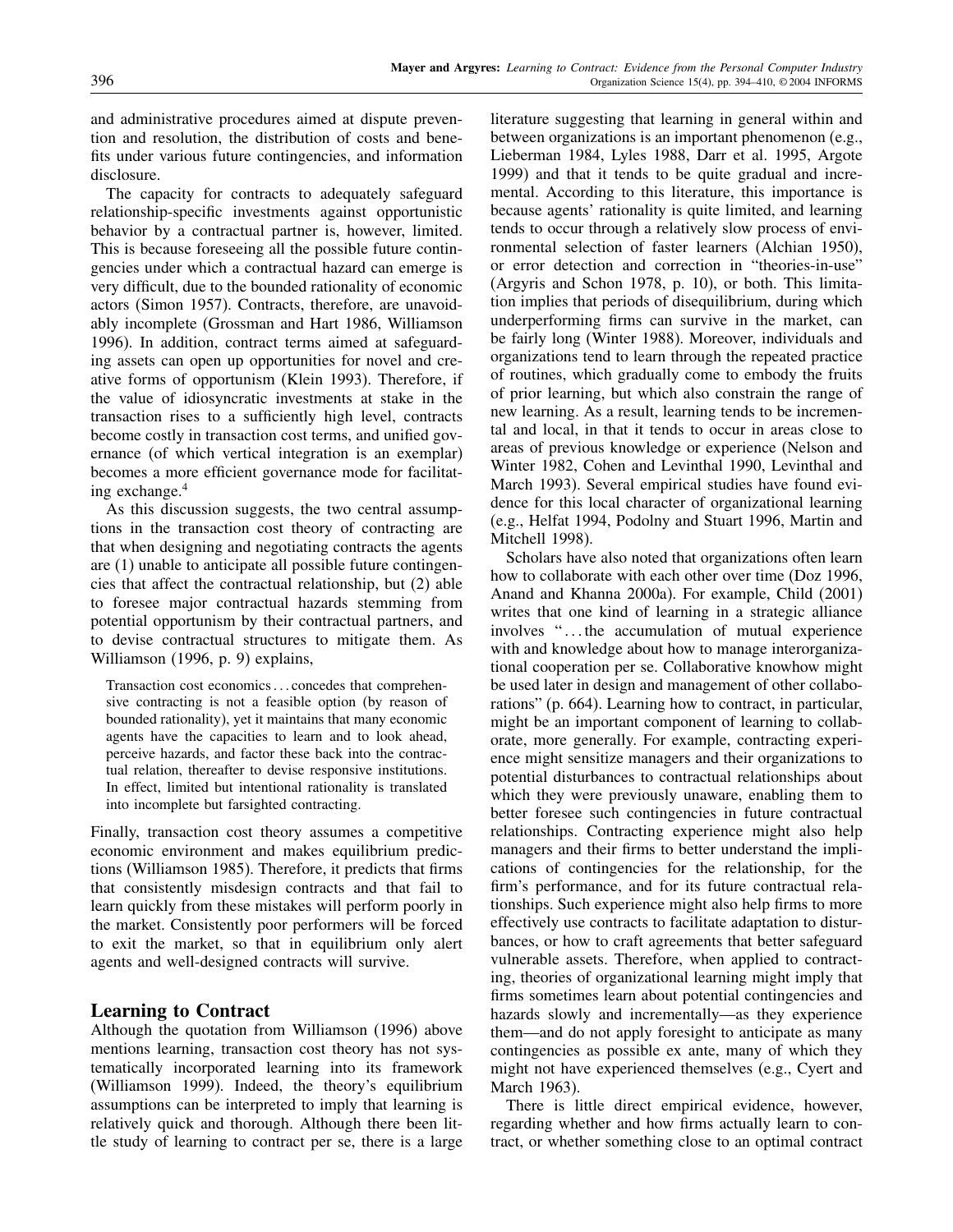is agreed on from the start of a new contractual relationship. Although there is a substantial literature on learning in alliances, this literature has been primarily concerned with whether and how partners transfer knowledge—especially technological knowledge—to each other rather than with how they learn to manage the contractual aspects of the alliance per se (e.g., Doz 1996, Mowery et al. 1996, Larsson et al. 1998, Lane and Lubatkin 1998, Dyer and Singh 1998, Kale et al. 2000). Although Anand and Khanna (2000a) did find statistical evidence that firms learn to manage alliances over time, the aggregate nature of their data did not allow investigation of the underlying processes and mechanisms through which this learning occurred.

The qualitative (and limited quantitative) data described in the next section do not allow for statistical testing, but they do help to shed light on potentially important behavioral mechanisms in processes of learning to contract. Studying the details of particular contracts has been an important method by which theories of contracting such as transaction cost theory have been explored in the literature (e.g., Palay 1984, Pirrong 1993); this studying of particular contracts complements studies of more aggregated data on contractual form.

# Contracting at Softstar

# Methods and Setting

We draw our data from interviews with managers of and contracts provided by a computer software firm (fictitiously named Softstar) in Silicon Valley, California, and its customers. Softstar's software products consist of customized programming that is embedded in various computer hardware products such as microprocessors. With development facilities in North America, Japan, and Europe, Softstar is a multinational firm with a global customer base. At the time the interviews were conducted (1996–1997), a typical Softstar development project required innovative solutions to programming challenges, and took from three to nine months to complete. The length of customer relationships ranged from a few years to over a decade. Customers typically required one to three products per year from Softstar. As of 1996–1997, Softstar was just beginning to develop its custom products with an eye toward code reuse, with the idea of reaching some economies of scope across products. Code reuse was therefore not an aspect of the earlier development projects that we studied.

Softstar was incorporated in 1979, and made its initial public offering of stock in 1988. As a public company, it became profitable in 1992, and during the mid- to late 1990s had an average of return on assets (ROA) of 11% to 12%. It survives as of 2003.

We were given access to the contracts that governed the relationships between Softstar and several of its customers. We examined the relationships between Softstar and four of its larger customers, but our most-detailed data on contractual features and their evolution come from the 11 contracts between Softstar and a particular customer (fictitiously named HW Inc.) that were written over the period  $1989-1997$ .<sup>5</sup> HW Inc. was, and remains today, a major diversified Japanese electronics producer. HW Inc. participated in the personal computer industry by producing system hardware, having entered the personal computer business just prior to beginning its relationship with Softstar. Softstar also produced embedded software for other major computer hardware producers. Softstar managers explained that these contracts between Softstar and HW Inc. were representative of Softstar's contracts with other customers.

Numerous employees from Softstar and HW Inc. were interviewed. Interviewees included engineering project managers, engineering managers (up to the director level), programmers, marketing personnel, and quality assurance personnel. Many of these managers had extensive experience in the computer industry. For example, the Softstar project manager in charge of working with HW Inc. had 25 years of experience as an engineer and manager at IBM. The interviews were semistructured, with broad, general questions oriented toward understanding the role of contracts in the evolution of Softstar's relationships with its customers, especially with HW Inc. As will be evident from the narrative below, we consistently asked subjects to describe the chronology and details of events that led to contract changes, rather than relying on unsupported or idiosyncratic interpretations they might offer. We also triangulated these descriptions with other interviewees (Jick 1979).

With regard to the Softstar–HW Inc. relationship in particular, the project manager in charge was interviewed 12 times over a 1-year period. Twelve additional personnel from Softstar and HW Inc. were interviewed from one to four times each. The combination of archival data (the contracts dating back to the beginning of the relationship) and extensive interviews provided a comprehensive picture of the relationship between Softstar and HW Inc., and gave a good picture of a typical relationship between Softstar and its customers in the 1990s.<sup>6</sup>

# Evolution of the Softstar–HW Inc. Contractual Relationship

Softstar's relationship with HW Inc. began in 1989, just 1 year after Softstar went public, but approximately 10 years after its founding. According to managers, during most of Softstar's history the company was preoccupied with completing its complex software development projects, securing financing, and managing the kinds of day-to-day operational issues that are often especially pressing on small, resource-constrained firms facing tight product-release deadlines. As a result, little time and attention was devoted to documenting and systematizing contracting processes. One Softstar engineering manager described Softstar's operations as having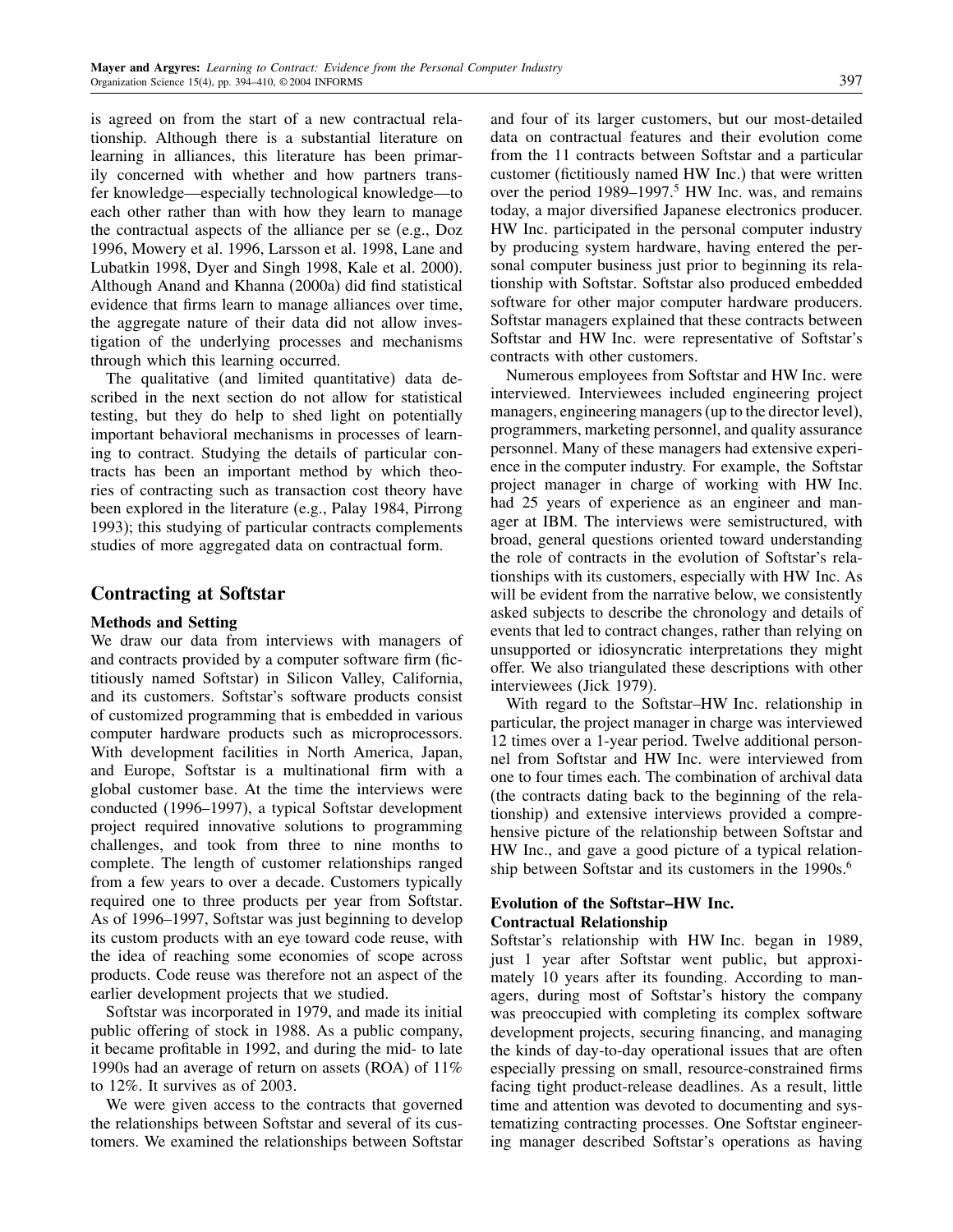been ad hoc (Interview, 5/29/96). Therefore, in initiating its relationship with HW Inc., Softstar relied more on the general experience of its managers than on specific contracting experiences in its own history. However, the new project manager hired in 1994 took a very different approach to the management of the contracting process. She took on several initiatives designed to foster communication among the project managers and to get them to share what they had learned in dealing with their respective customers. The new manager adapted her previous experience to the way business was done at Softstar with a clear goal of enhancing knowledge sharing in the area of crafting and managing contracts.

Softstar maintained a two-part contractual structure for all the HW Inc. contracts, and indeed with each of its customers, during the period in question. The first part was an overall contract, negotiated by lawyers, which specified prices (such as labor cost) for software code development, and royalty rates. The prices stipulated in this part of the contract changed somewhat over the period, but its general structure did not. This first part of the contract did not, however, obligate the parties to undertake any particular project. Once the overall contract was in place, engineering project managers from Softstar and its customers negotiated the terms and conditions of individual projects. For each project, an addendum called a statement of work (SOW) was added to the overall contract that contained the project-specific terms. Lawyers played no direct role in the negotiation of the SOW. The changes in the structure of contracts with HW Inc. were concentrated in the SOWs. Each SOW was a legally valid part of the contract, but the Softstar project manager noted that because it often took "too long to get an SOW signed, work is done prior to having a signed SOW" (Interview, 4/15/97).

According to managers, this two-part structure was adopted because it was impossible in this setting to negotiate a single long-term contract for supplying HW Inc.'s future embedded software needs, because HW Inc.'s future products were not yet developed, and the details of its future technical needs were therefore unknown. In addition, there was concern at Softstar that, given the lack of a market price for such customized software, using completely independent contracts for each project would lead to excessive bargaining over prices, royalties, and so on. The two-part contract structure helped to mitigate these problems.

The first software product Softstar developed for HW Inc. in 1989 was fairly advanced for its time, but involved a very sparse SOW. This project involved the development of system software (specifically, BIOS) for HW Inc.'s computer product. The software incorporated some innovative features, but would not radically differentiate HW Inc.'s computer from those of its competitors. The purpose of the first SOW, which was written

by an engineering project manager, was clearly to define the technological aspects of the project. It was largely silent regarding management of the project because the parties felt that once the technical details were specified the execution of the project would go smoothly. This first contract was only 11 pages long, seven of which were devoted to describing the product features required. Other than product features, this first SOW included a list of reference documents, an estimate of development time (measured in engineering days), associated nonrecurring engineering development charges, and items that HW Inc. was required to provide to Softstar to facilitate development. No delivery schedules were included. In addition, interviewees indicated that neither HW Inc. nor Softstar contributed much knowledge from previous contracts with other suppliers in devising the contract structure (Interview, 2/4/97).

The second SOW, similar to the first, was focused almost exclusively on technical detail. The first two projects occurred almost simultaneously, so there was no real chance to incorporate lessons learned from the first project into the second. Detailed measurement of the performance of the two projects is unavailable from Softstar. Testimony passed down from employees who were involved in the early projects, however, indicates that the relationship was not as smooth as either party had hoped. However, HW Inc. was looking for a supplier with whom it could build a long-term relationship, and Softstar wanted a long-term relationship in order to lock in an important customer. The parties demonstrated their goodwill by beginning work on projects before their SOWs were signed. The first two projects were both over budget, by modest amounts, and included more features than were in the SOW. In response to these problems, the parties attempted to resolve their differences and improve their working relationship. These efforts resulted in a series of important modifications to contract structures. The aims of those modifications can be classified into four categories: (1) enhancing the communication between personnel from the two firms, (2) clarifying responsibilities and expectations of both parties, (3) planning for contingencies, and (4) modifying the format. Most of the changes to the SOWs can be traced to problems encountered during the execution of prior SOWs. The details of each of these types of changes are described in detail below. These details are summarized in Table 1.

# Enhancing Communication

Interfirm communication became an issue that Softstar and HW Inc. had to address because it was disrupting the working relationship between the two parties; they addressed it by crafting effective processes. The first problem the parties encountered during the first two projects was that HW Inc. was making changes based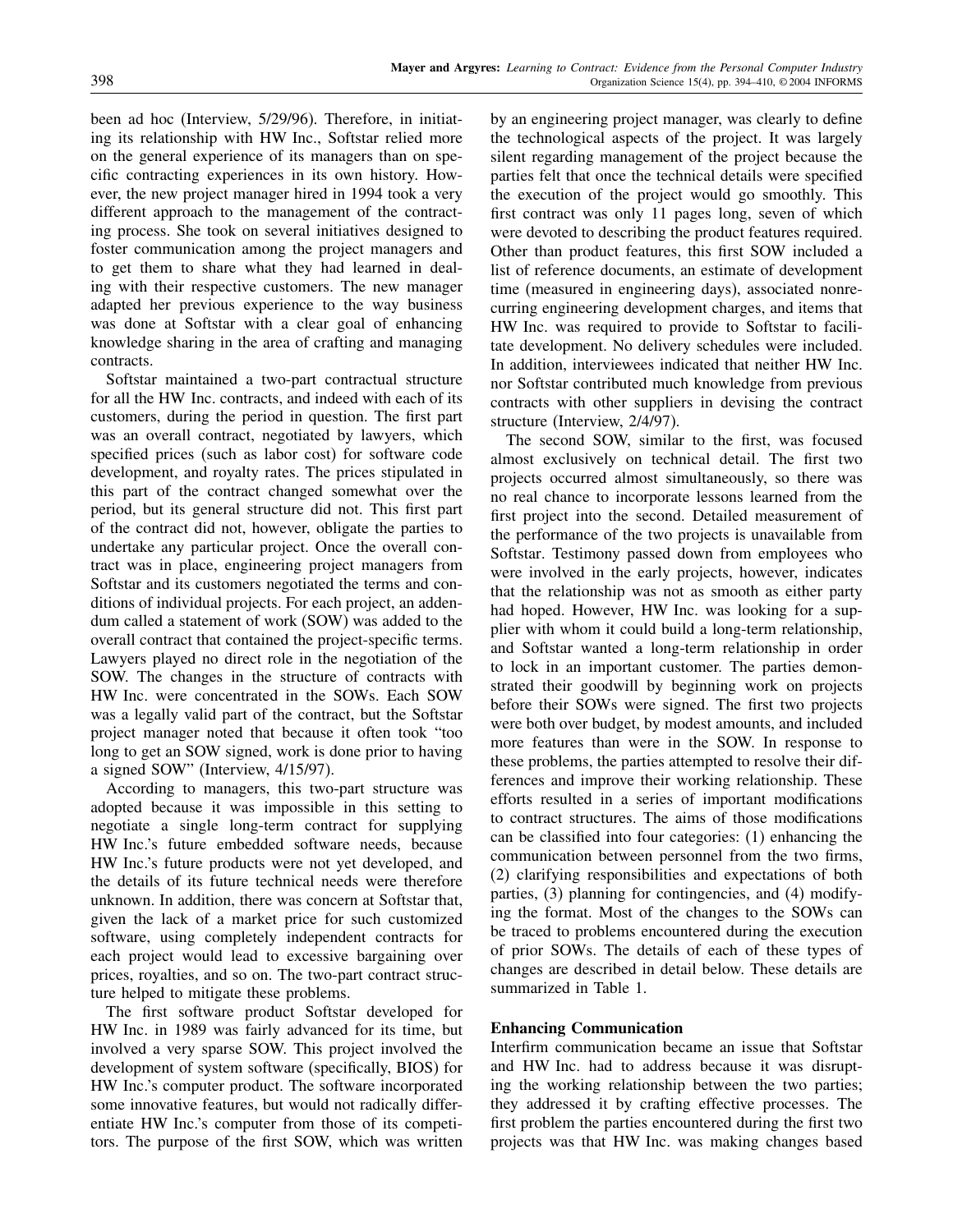| Changes to SOW                                                               | Feature<br>introduced |
|------------------------------------------------------------------------------|-----------------------|
| Changes to enhance communication                                             |                       |
| 1. Changes to SOW must be in writing.                                        | SOW #3                |
| 2. Changes to SOW must be reported in a timely manner.                       | SOW #6                |
| 3. Single point of contact at Softstar.                                      | SOW #9                |
| Clarification of responsibilities/expectations                               |                       |
| 1. Softstar receives full hardware specifications from HW Inc.               | SOW #6                |
| 2. Softstar deliverables section.                                            | <b>SOW #7</b>         |
| 3. Project schedule directed to be negotiated after SOW signed.              | <b>SOW #7</b>         |
| 4. Project schedule included in SOW.                                         | SOW #8                |
| 5. Delivery schedule for hardware platforms from HW Inc. included in SOW.    | SOW #8                |
| 6. Features to be included in each release are included in SOW.              | SOW #10               |
| 7. Equipment and material required section gets additional detail.           | SOW #11               |
| Contingency planning in SOW                                                  |                       |
| 1. Addition of risks or concerns section to SOW.                             | SOW #5                |
| 2. Hardware problems or changes lead to renegotiation of costs and schedule. | SOW #8                |
| 3. Impact of industry standards issues discussed in SOW.                     | SOW #10               |
| Document processes in SOW                                                    |                       |
| 1. Problem reporting process included in the SOW.                            | SOW #8                |
| 2. Engineering change process included in the SOW.                           | SOW #9                |
| 3. Quality assurance and testing process included in the SOW.                | SOW #9                |
| SOW format changes                                                           |                       |
| 1. System architecture section added to SOW.                                 | SOW #3                |
| 2. Revision history section added to SOW.                                    | SOW #5                |
| 3. Table of contents added to SOW.                                           | SOW #6                |
| 4. System architecture section expands to include more detail.               | SOW #6                |

#### Table 1 Changes to Contracts Between Softstar and HW Inc.

Source. Company interviews.

on oral authorization, and a variety of HW Inc. personnel were giving Softstar engineers conflicting instructions. This caused confusion at Softstar and led to delays as requirements and trade-offs were gradually clarified. The parties introduced a clause into the third SOW that required written change requests from HW Inc. This was an attempt to resolve the issue by making HW Inc. personnel more accountable for requested changes.

Requiring written changes helped resolve the problem of conflicting directives, but it resulted in an unanticipated side effect—delays in notifying Softstar of important changes. Forcing HW Inc. to make changes in writing made HW Inc. personnel reluctant to make themselves accountable by documenting their change requests. This reluctance resulted in changes being made at the last minute, which often forced Softstar to scramble to meet delivery dates. To address this problem, a clause was added to the sixth SOW that required HW Inc. to notify Softstar of changes "... in a timely manner." Although this clause did not completely solve the problem, it did serve to highlight the issue, which facilitated earlier communication to Softstar—which was typically via e-mail. Requiring that requests be made in writing, however, did not eliminate conflicting requests from customer personnel. Softstar managers therefore negotiated the addition of a problem reporting procedure

in the eighth SOW, which helped define how information on technical problems or changes should be communicated. In practice Softstar sometimes accepted changes outside this process, but it did not hesitate to use these concessions as leverage in negotiations over changes to cost and schedule. Such give and take typically occurred within the same project, but the project manager at Softstar indicated two situations in which significant allowances in the preceding project were used as a negotiating point in the following project. The parties never actually went back and amended the current SOW to reflect changes, because the changes were too frequent. They did, however, try to include processes in future contracts that would limit the potential for future disputes.

#### Clarifying Responsibilities and Expectations

Major disagreements and conflicts arose in the first several projects concerning the roles and responsibilities of each of the parties. The first disagreements concerned the level of detail required by Softstar in order to design and deliver the products to HW Inc. The issue here was that HW Inc. wanted to include specification development as part of the deliverable, whereas Softstar's understanding was that it would provide software code written to a specification provided by HW Inc. The Softstar project manager believed that HW Inc. was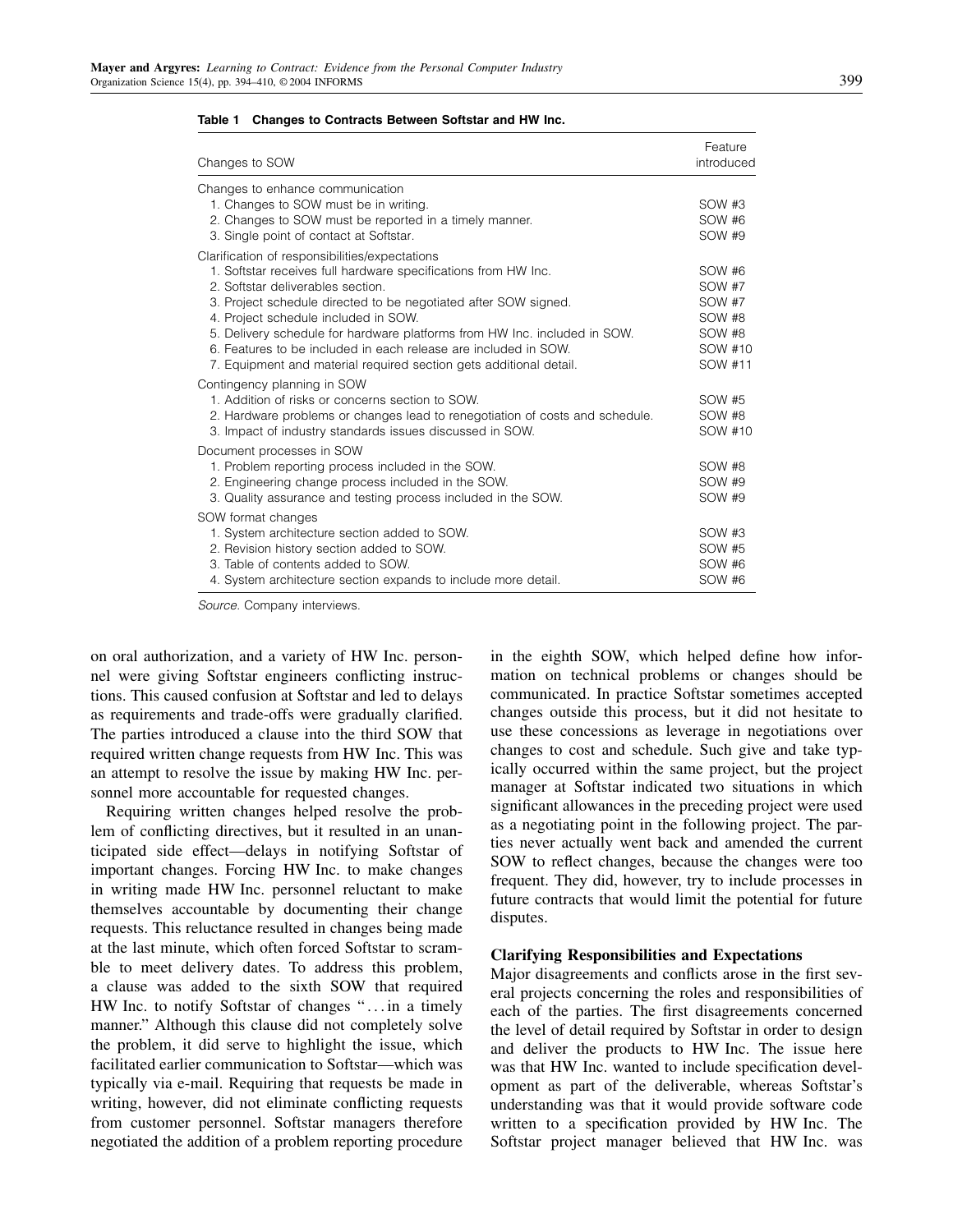attempting to "push" specification development onto Softstar, and to otherwise "get us to do more than just write the code" (Interview, 5/28/96). To clarify this issue, clauses were added to the sixth SOW that called for HW Inc. to create a full hardware specification that spelled out minimum requirements. In the seventh SOW, a section was added that spelled out in detail the nature of the deliverables that Softstar would provide to HW Inc., including information on deliveries of source code, release notes, and so on.<sup>7</sup>

Conflicts over the project release schedule, which had always been problematic, became increasingly contentious. These conflicts eventually had to be "escalated to the Director level" at both Softstar and HW Inc. (Interview, 11/4/96). The schedule referred to the release dates for the alpha, beta, and final versions for each project.<sup>8</sup> The first attempt to deal with scheduling was to include a clause in the seventh SOW that directed the parties to negotiate a schedule immediately after the SOW was approved. This clause proved ineffective because it simply documented what the parties had already been doing, which had led to numerous conflicts over deadlines. Such a process was problematic in part because it required the parties to negotiate well into project execution, during which time managerial focus shifted away from negotiating contractual details, and onto project completion. Therefore, negotiations were little different from what they had been before the clause was included. Realizing that a different approach was needed, the parties, beginning with the eighth SOW, decided to negotiate the schedule up front, and to document it in each SOW. This structure forced the parties to determine mutually agreeable delivery dates early in the coding process, before managerial attention on scheduling was lost. The new structure also led to the inclusion of a schedule for HW Inc. to deliver test platforms to Softstar.

Having established the project release schedule, the firms then disagreed over the exact content of each release. Each successive release included additional features until the final release, which included everything. In order to meet the schedule, Softstar wanted to stagger the features and include about 50% in alpha, 75% in beta, and  $100\%$  in the final release.<sup>9</sup> HW Inc., however, wanted more functionality in earlier releases so it could accelerate its test schedule. To resolve this dispute, the 10th SOW not only listed the features, but also designated which features would be included in each release. Also, beginning with the 11th SOW, additional detail regarding hardware platform specifications were required from HW Inc. This enabled Softstar to have earlier access to fully functional hardware platforms, so that it could ensure that the completed system achieved the required functionality.

### Planning for Contingencies

A key issue that arose during the early projects was the desire of HW Inc. for functionality that required Softstar to push the frontiers of certain technologies. When delays occurred during the projects as a result of technological problems related to these high-risk areas, HW Inc. expressed strong dissatisfaction with Softstar's performance. In an attempt to highlight the key technological challenges facing the project, the Softstar project manager inserted a "risks and concerns" section in the fifth SOW. The idea was to create a section of the SOW that listed major project risks to force the participants to think through the project and attempt to identify potential risks in advance.

Another problem that caused disputes was that HW Inc. made frequent changes to project requirements that impacted the project cost and schedule. HW Inc. assumed that minor changes should not impact price or schedule. Softstar, however, did not always agree with the designation of a change as minor and often believed that HW Inc. should share in the additional costs created by changes made after the SOW was approved. The short development times (generally about six months) made lengthy reviews of changes infeasible. To deal with this issue, a clause was added to the eighth SOW stipulating that project cost and schedule were subject to renegotiation whenever HW Inc. made a hardware change, problems were experienced with the performance of HW Inc.'s hardware platform, or HW Inc. requested additional functionality. This clause, however, was not particularly successful because it did not stipulate any guidelines for providing a new schedule or price. As a result, the ninth SOW introduced an engineering change procedure for changes required by HW Inc. after the SOW was signed. The engineering change process included an impact analysis that addressed cost and schedule impacts. As with the problem reporting process, the engineering change process was not always followed, but it provided a basis for negotiation between the parties.

# Modifying the Format

The final category of changes were designed to facilitate review of the SOW prior to approval. HW Inc. had expressed frustration in the first two projects over the length of time it took Softstar to complete what HW Inc. perceived to be minor changes. To highlight key interdependencies and technological interfaces, Softstar added a system architecture section to the third SOW. This section allowed both firms to better understand how the entire product fit together and the impact to Softstar if HW Inc. made a late hardware change. The system architecture in turn allowed the firms to better deal with key technological issues ex ante, rather than to wait until Softstar discovered the problem midway through the project.<sup>10</sup> As with many of the other changes to the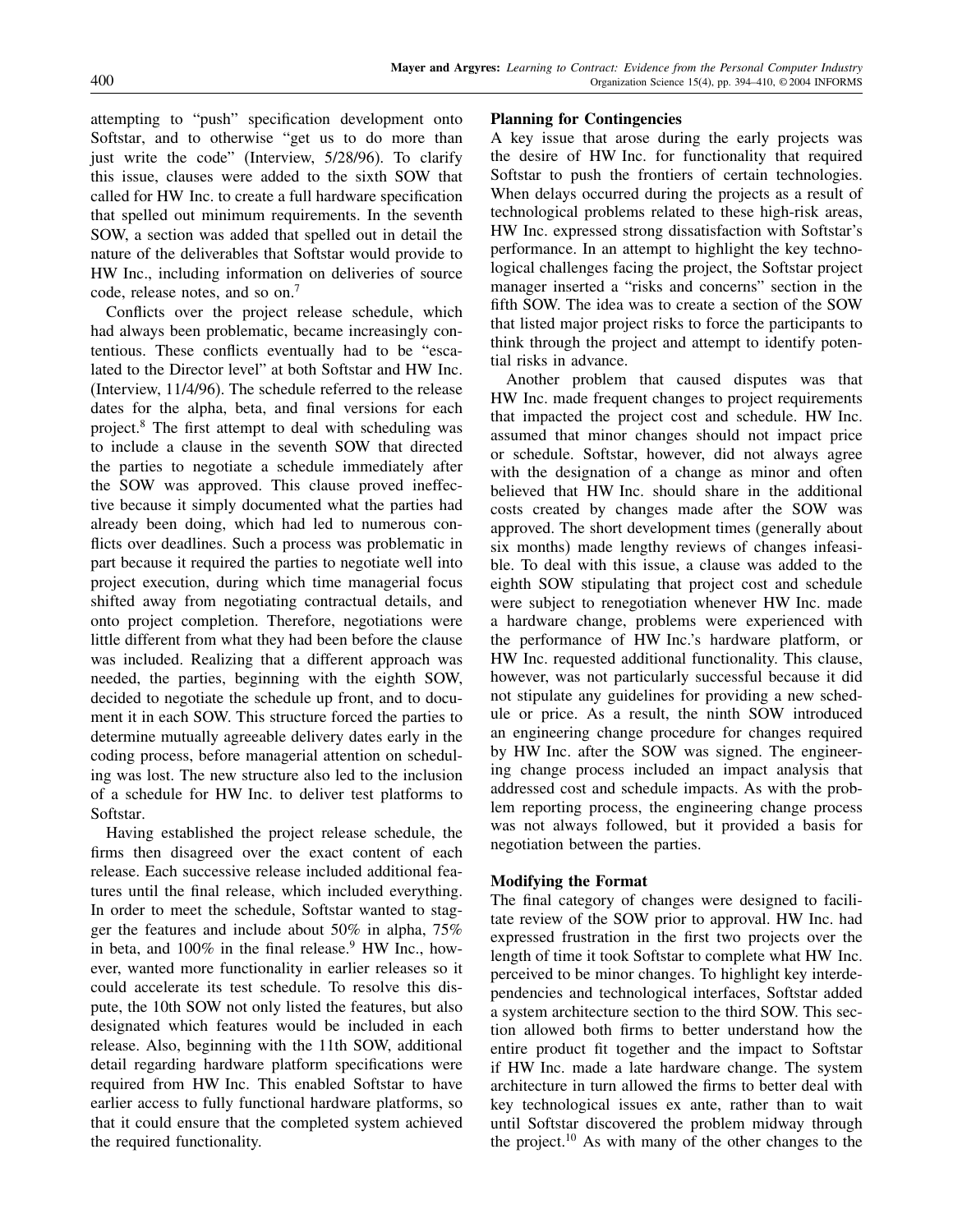SOWs mentioned above (e.g., adding a risk section and adding a schedule) the addition of the system architecture section was aimed at pushing the decision-making process toward the front end of the project, and at requiring HW Inc. to more carefully define their requirements earlier in the process.

Another issue related to decision making was the review of the SOW. As the relationship developed, more personnel from each firm became involved in reviewing and approving the projects. With the increase in the number of people who were peripherally involved came an increase in the review loop for both HW Inc. and Softstar. To facilitate review, the Softstar project manager added a revision history section to the fifth SOW so that all communications referencing the SOW could include the current revision level. This section prevented managers from unwittingly approving an outdated version of the document.

#### Other Characteristics of the Relationship

Managers and engineers reported that the relationship between Softstar and HW Inc. generally improved over time, and was driven more by its own internal dynamic than by influences outside the relationship. The parties rarely referred to the contents of the SOWs in day-today operations. The Softstar project managers did not report a sense of operating by rules in which each firm would jump to point out deviations from the procedures set forth in the SOWs. Rather than using the clauses in a legalistic sense, the parties tended to refer to them only when they needed to provide some give and take. For example, in one instance HW Inc. needed more time to provide an engineering platform to Softstar, but wanted Softstar to keep its final delivery date. When a clause from the SOW was mentioned, it was usually by the person who was breaking it. For example, in the case of the late engineering platform, the HW Inc. engineer called the Softstar project manager, acknowledged the agreed-on due date, and apologized for the fact that it would be late. He then asked Softstar to work overtime to complete its portion of the task according to the regular schedule. The Softstar project manager eventually agreed, but with a clear understanding that Softstar was doing HW Inc. a favor that it might redeem from HW Inc. at a later date. This kind of give and take became easier as the additional clarity in the SOWs made it clear who was asking for special consideration. In earlier projects, the parties often disagreed over whether something was standard or required special consideration.

Another important feature of the Softstar–HW Inc. relationships was that the trust between the two parties appeared to grow over time. As noted earlier, work on a new project often began before the new contract was signed. Moreover, the Softstar manager in charge of the HW Inc. relationship stated in 1997 that he trusted the HW Inc. managers "more with each passing project,"

that he "trusts them to pay," "trusts their intentions," and feels that they "operate in good faith" (Interview, 6/19/97). Other managers and engineers shared this view, and explained that it was easier to build trust when the SOWs were more detailed because misunderstandings were avoided and agreement on expectations, roles, and responsibilities of the parties was facilitated (Interview, 6/19/97).

Finally, as the contracts' administrative structure developed there appeared to be very little reference by either party to other contracts each had with other parties, or to any influences from experiences gained from those other relationships. In part this might have been due to a lack of explicit processes and incentives for searching for and capturing any such knowledge. For example, there was no explicit component of project managers' salaries or bonuses that had any relation to sharing or acquiring knowledge from other project managers. One project manager mentioned that he had too much to do to be trying to figure out what was happening with other project managers (Interview, 5/29/96).

#### Summary Data

Figure 1 graphically depicts changes in a several variables related to the contracts. The horizontal axis shows the SOWs over time, from the 1st SOW in 1989 to the 11th SOW in 1997. For each SOW, the vertical axis





Source. Company archives.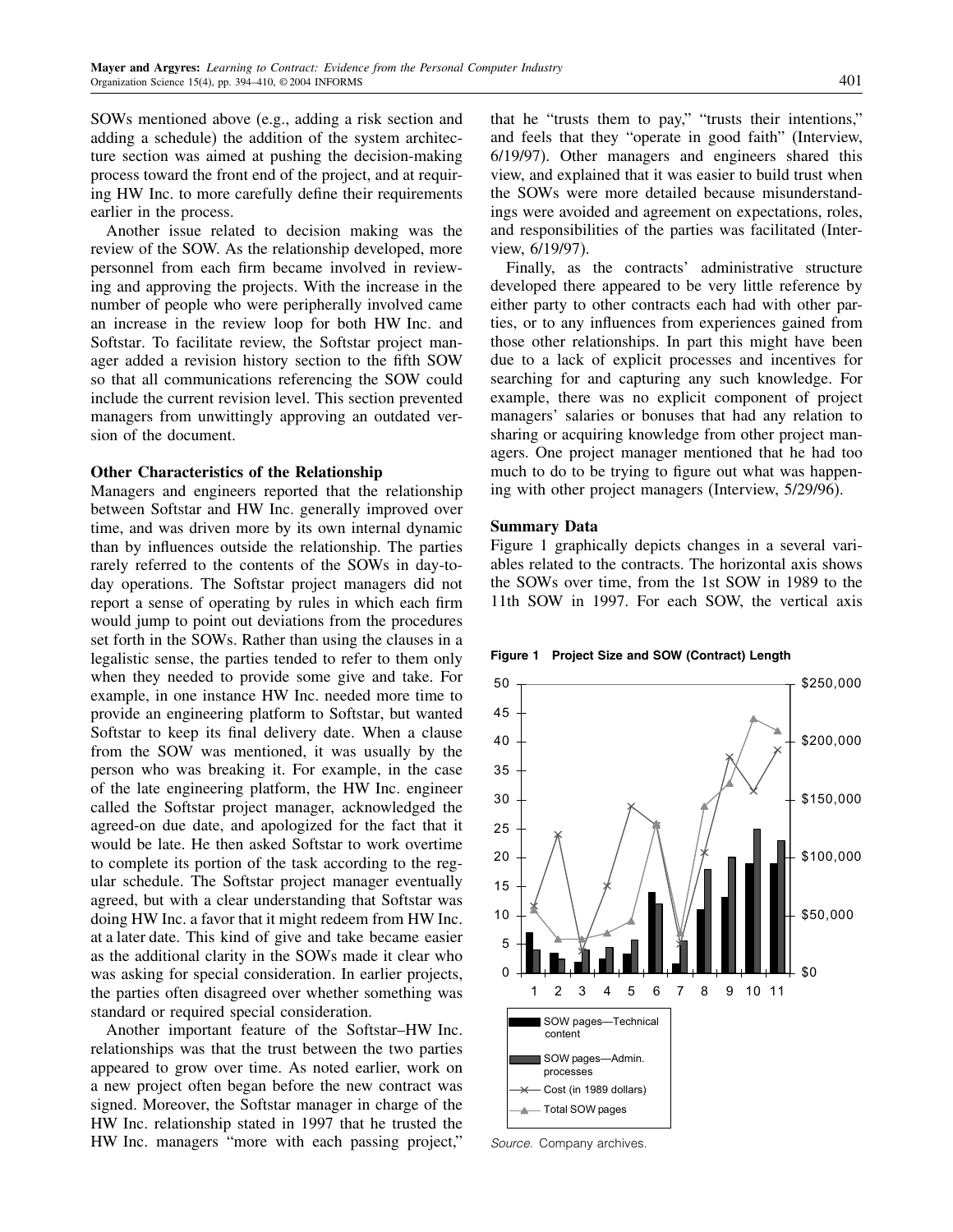measures project costs, the total number of SOW pages, and the pages devoted to administrative and technical matters. The latter two measures are useful indicators of the attention each category received in deliberations and negotiations between the parties. $11$ 

Unfortunately neither Softstar nor HW Inc. kept detailed measures of the performance of each project. We did, however, ask the project managers that we interviewed to qualitatively assess the performance of the projects in which they participated. Their assessments clearly indicated that performance increased significantly over time. Many problems were encountered during early projects, but both parties were more satisfied with the performance of the later projects (Interview, 6/19/97).

#### The Contracting Environment

Although the PC industry as a whole was experiencing the rising power of Microsoft and Intel, and computing efficiency continued to increase dramatically, there were no major shocks or trends that substantially influenced the contracts between Softstar and HW Inc. Softstar personnel indicated that events taking place in the broader industry had little or no effect on Softstar's bargaining power with HW Inc. or on other factors that could influence the terms of their SOWs with HW Inc. (Interview, 2/4/97). There were also no major changes regarding competitors, technological standards, or coding technology that had much of an influence on the contracts during this period.

In addition, there were relatively few changes within Softstar that influenced the contracts with HW Inc. Softstar was growing and adding new clients throughout the sample period. There was some turnover in personnel, although no more than the typical Silicon Valley firm experienced during this period. Three different project managers worked with HW Inc. over the sample period. Interviews reported relatively smooth transitions between project managers. The engineering manager who was in charge of the project managers was relatively hands off during most of the sample period.

#### New Policies

As noted above, Softstar did not attempt to apply any lessons from its own contracts with other partners to its contracts with HW Inc. At the very end of the period a new, more hands-on engineering manager was hired; she began to make changes that were beginning to be phased in as our data were being collected. Some of these changes were informed by the new manager's experiences in her previous job at another firm, and were aimed at creating more formal processes for sharing experiences within and between projects (Interview, 5/8/97). For example, she began calling regular meetings of the various project managers, using these meetings as forums to share status reports on customer relationships.

In addition, she instituted a policy of conducting moredetailed postmortem analyses of completed projects and codifying and distributing the results of these analyses.

## Theoretical Interpretations

#### Learning to Contract

The contractual relationship between Softstar and HW Inc. clearly falls into the category of bilateral governance (Williamson 1985). Both parties desired an ongoing supply relationship and were willing to make sustained efforts to maintain the relationship in the face of disturbances to it. Moreover, it is clear that Softstar was making significant idiosyncratic investments in the relationship. All software development for HW Inc. was completely customized to its requirements and hardware platform. Had any of the projects been cancelled before completion, Softstar's investments up to the point of cancellation would have been at risk of total loss. The contracts were not, however, life-or-death deals for Softstar. Transaction cost theory would suggest, therefore, that the degree of asset specificity was high enough to require complex contracting, but not high enough to require vertical integration (Williamson 1991). It is less clear from the data whether HW Inc. was making relationship-specific investments, but HW Inc. would have experienced costs associated with delays in switching to another supplier.

The interview data show how the structures of the contracts changed over time as the parties gained experience working together. In particular, as disagreements and problems arose in the context of one project, adjustments would be made in contracts negotiated for subsequent projects. Thus the primary driver for change was not potential problems, but actual problems that the parties encountered during projects. The changes did not always follow in the next SOW, but severe or persistent problems were eventually incorporated into the SOWs for future projects. These adjustments were made with the precise aim of preventing similar disputes from arising in the future, or to provide a contractual basis for resolving such disputes. The interview data thus strongly suggest a pattern of learning to contract.

The interview data also suggest that the Softstar– HW Inc. relationship involved different but related types of learning beyond learning how to write effective contracts per se. Indeed, one reason why the changes to the contracts are so theoretically interesting is because they reflect the learning that was going on in the broader relationship between the two firms. For example, as the relationship progressed the two firms gradually learned how each other operated (their internal organization structures, decision-making styles, and so on). This knowledge enabled them to eventually incorporate contract terms that took such factors into account. The singlepoint-of-contact clause added in the ninth SOW is an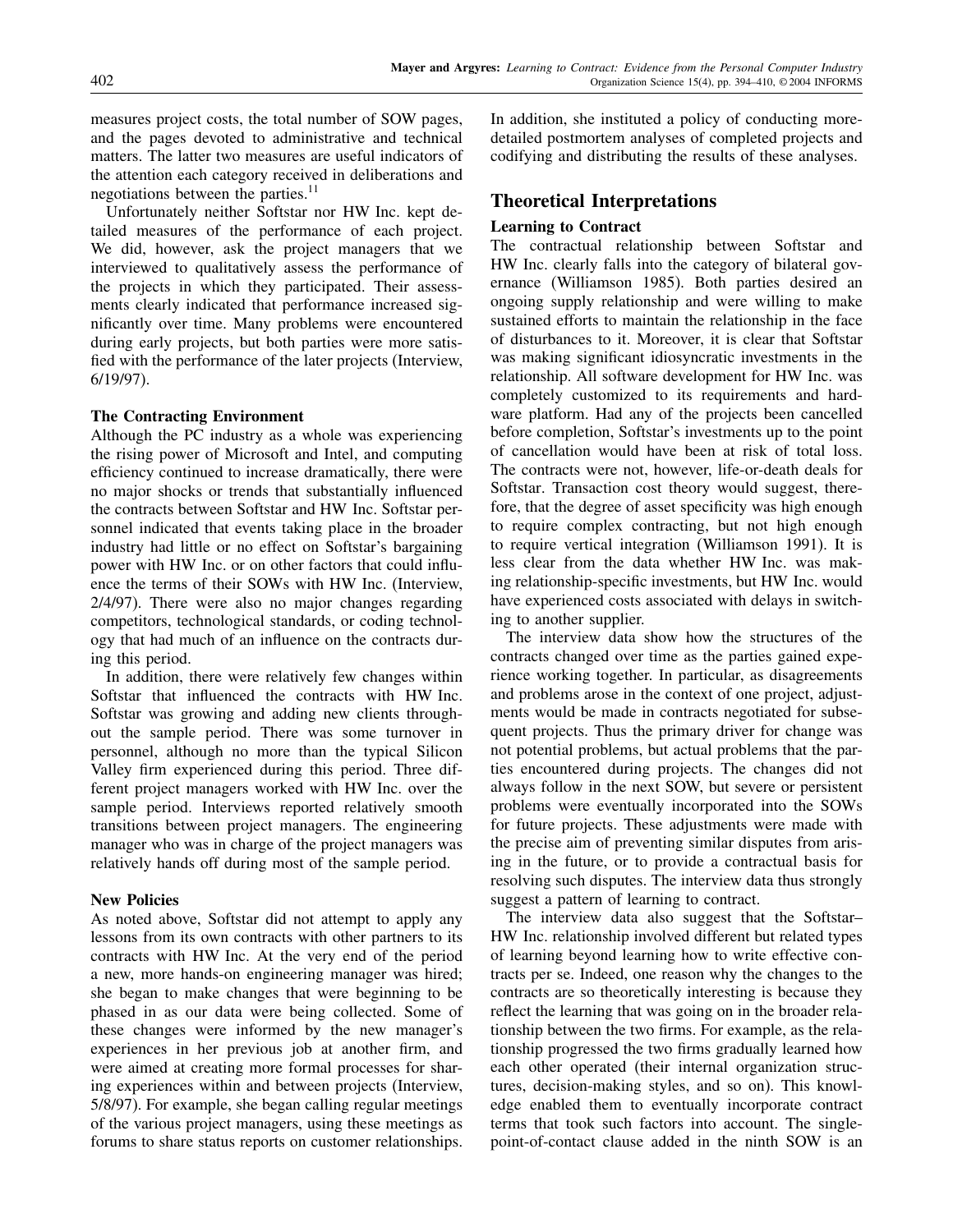example of this type of learning. Other added clauses reflected learning about how to work together that was relatively independent of the internal decision-making structures of each partner. Some of the project scheduling clauses added in the seventh and eighth SOWs might reflect this type of learning. It seems clear, therefore, that the relationship between learning to contract and learning to collaborate was very close in this case. The firms, thus, could not learn to contract with each other without also learning how to work with each other.

The character and speed with which the parties learned how to contract is also of particular theoretical interest. As the relationship proceeded over the period, the parties did not make serious efforts to anticipate how future contingencies could disturb the relationship—or at least they failed to gauge the probability or severity of the disturbances that did eventually arise. For example, the early contracts did not include terms aimed at mitigating problematic consequences of such disturbances. These contracts did not provide for any dispute resolution procedures, or even much basis or guidance for negotiating such resolutions, despite the fact that at least one party (Softstar) was about to make nontrivial relationship-specific investments. Even more significantly, however, the major disputes over specification development responsibility during the first and second SOWs, although they had important ramifications for the distribution of project costs between the parties, did not lead them to immediately develop something close to the optimal contract to address a wider range of such contingencies (say, in the third SOW). It would appear that the early disputes did not stimulate contemplation of, or at least serious efforts to deal with, a broader range of possible future contingencies, and incentive misalignments to which they might give rise. The parties did not, for example, make provision for the disturbances over release scheduling and content, change definitions, and so on that arose in later contracts. If such disturbances were considered at all, the probability of their occurrence, or the severity of their effects, was underestimated. And once again, as these later disputes arose, subsequent contract terms were devised to address them only ex post. At no time during the design of each of the 11 contracts did the parties attempt to arrive at a relatively inclusive and stable set of administrative procedures for governing similar projects in the future.

Moreover, even after adding contract terms aimed at better incentive alignment, dispute prevention, and dispute resolution, the parties were sometimes unable to anticipate problematic side effects of these terms, and had to further adjust them in subsequent contracts. For example, disputes led to the addition of simple terms calling for renegotiation when engineering changes were required. But these terms proved inadequate, and explicit engineering change procedures had to be added, although these did not emerge in full form until the ninth SOW.

In essence, then, the parties proceeded quite gradually and incrementally during the contracting sequence, responding to disputes one by one. Although each new contract negotiation provided an opportunity to attempt a more inclusive contracting approach, only after actually experiencing a dispute did the parties attempt to address it in later contracts. Indeed, major modifications to the governance features of the contracts were being made as many as nine years after the relationship began. This slow, incremental learning process thus bears a closer resemblance to processes described in evolutionary theories of organizational learning (Nelson and Winter 1982) and behavioral theories (Cyert and March 1963) than it does to the kind of foresighted contracting contemplated in transaction cost theory. Indeed, the learning process in the Softstar–HW Inc. relationship seems well described by Cyert and March's (1963) notion of "problemistic search," in which learning is motivated by the search for solutions to immediate problems, rather than by longterm planning needs. Thus, the organizations tended to limit search to "the neighborhood of the problem symptom" (p. 122) as "they moved from one crisis to another" (p. 102).

One reason for the incremental nature of the learning might have been the perceived success of the projects. Managers explained that despite the problems that arose during the execution of the projects, most projects were considered to have been moderately successful. Starbuck and Hedberg (2001) argue that successful outcomes often cause managers to be reluctant to embrace significant changes for fear of creating a worse outcome. Although moderate levels of failure can draw attention to potential problems (Sitkin 1992), they might not generate a sufficient level of urgency to overcome organizational inertia, which acts to delay or even counteract problem solving (Hedberg 1981).

A second explanation for the incremental nature of learning offered by interviewees is that the engineers who managed these contractual relationships for Softstar faced a variety of challenges in their daily jobs that prevented them from taking the time to plan for the future. In particular, the engineers were under strong time pressure to meet the technical challenges involved in the projects, and to complete the development work in a timely way. Projects were occurring in quick succession, as HW Inc. raced to introduce new computer products into a market in which product life cycles were very short. As a result, engineers reported allocating less of their attention to the organizational and contracting issues. In addition, the Softstar project manager in charge of the HW Inc. relationship indicated that Softstar was usually understaffed due to strong growth. Engineers worked hard to keep things going on a daily basis, and therefore had little time to reflect about future contract contingencies or which of the possible problems was most likely to occur. This implies that the farsightedness assumption that transaction cost economics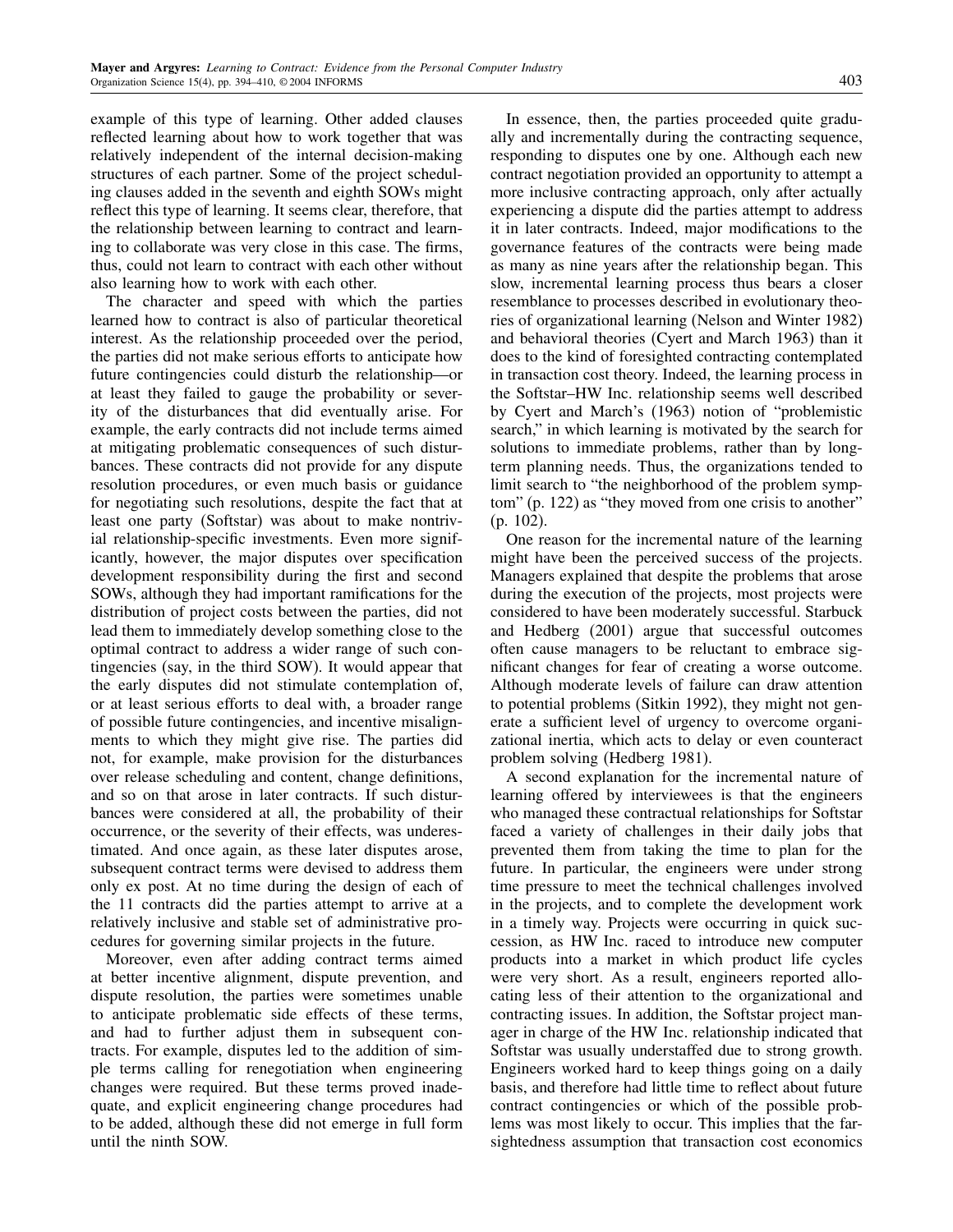employs might not always hold for resource-constrained firms operating in high-velocity environments.

# Lack of Knowledge Spillovers

The interview data suggest that the source of the learning was almost entirely internal to the contractual relationship. Managers absolutely did not report, for example, that either Softstar or HW Inc. learned about potential contingencies or their management from their contractual relationships with other contractual partners. The Softstar project manager clearly indicated, for example, that HW Inc.'s role in bringing new knowledge to the contracting process from experience with other suppliers was almost nonexistent. Even more surprising, it appears from the interview data that, until the very end of the period, project managers within Softstar were not sharing their contracting experiences with each other, at least not in extensive, formal ways. The data indicate that at the end of period the new engineering manager was making efforts aimed specifically at promoting more intrafirm learning of this kind. Thus, the interview data suggest that in the absence of explicit policies aimed at stimulating managers and engineers to learn from other contracting experiences, such learning might not happen at all. Finally, managers and engineers also reported having little time to attend industry association meetings in which contracting knowledge might be shared across firms.

This finding regarding the lack of effort to capture knowledge spillovers might be somewhat surprising. Managers explained this lack of effort as resulting from the extreme time pressures they faced in striving to complete complex software development projects on time and within budget. Another possibility is that the parties expected the learning to be mostly local and partner specific, and therefore not very applicable across relationships. Zollo et al. (2002) find, for example, that more partner-specific experience was associated with better alliance performance in their sample. Similarly, Gulati (1995) argues that more partner-specific experience increases partner-specific trust, which again would limit the utility of learning from different contractual partners. Moreover, the fact that software development remained relatively ad hoc at Softstar (and at most other firms; see Cusumano 1992), with few standardized procedures, probably made wide applicability of contracting experiences more difficult. We discuss other, related effects of this feature of software development on learning to contract in the next section.

# Learning: Communication, Codification, and Governance

As suggested in the interview data, provisions were added to the contracts between Softstar and HW Inc. for purposes of communication, codification, and governance. With regard to communication, provisions required written notification of engineering changes, project scheduling, and disclosure of information about system interactions, and the like. These additions were aimed at achieving better information flow between the parties to avoid coordination failures and other honest mistakes due to miscommunication. With regard to codification, the SOWs served to record lessons from previous experiences in the relationship, and did so in a single document that was the guiding reference for dealing with uncertainties or disputes between the parties. Such codification helped avoid ambiguity, and prevented organizational forgetting (Argote 1999).

With regard to governance, several provisions were added that were clearly aimed at preventing behavior that was self-interested, if not opportunistic. For example, provisions requiring complete specification were clearly added to deal with what were perceived by Softstar managers to be self-interested attempts by HW Inc., to shift project costs onto Softstar. Similarly, after the written notification provisions were added in the third SOW, further timeliness requirements were added in the sixth SOW to respond to delays caused by a perceived lack of effort by HW Inc. Many provisions no doubt served governance, production, and communication purposes simultaneously, such as those concerning project scheduling (aimed at both avoiding hold-up and communicating plans), and those defining major and minor engineering changes (aimed at reaching common understanding and avoiding self-serving definitions).

Although it is difficult to separate the relative importance of governance, communication, and codification in the Softstar–HW Inc. contracts empirically, it appears, consistent with transaction cost theory, that the governance functions were quite important. We draw this conclusion because it would seem that the information and administrative procedures that were written into the contracts could easily have been communicated and codified in other ways. For example, the parties could have communicated face to face more frequently or for longer periods. They also could have developed a single legally nonbinding document file to which each could refer when questions of procedure arose. The fact that the parties insisted on incorporating all the administrative procedures into a legally binding contract suggests that the parties were concerned with defining the transaction carefully in order to reduce the potential for opportunistic interpretation of the contract.

### Alternative Explanations

Transaction cost theory might suggest an alternative explanation for the pattern of contracting observed one that does not rely at all on learning effects. For example, it is clear from Figure 1 that the contracts struck between Softstar and HW, Inc. tended to become longer over time, as contract terms and conditions were gradually added. This lengthening tendency was not a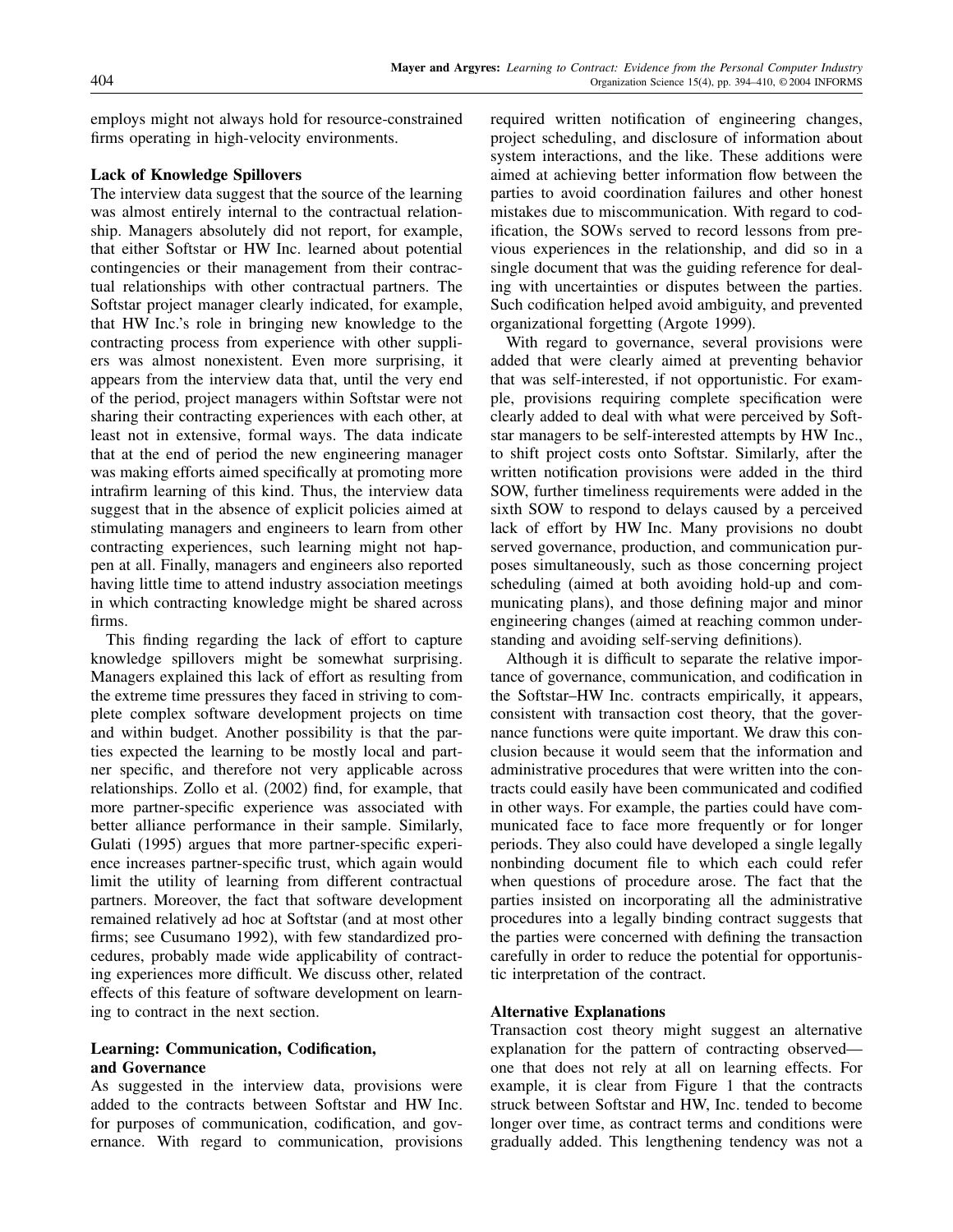smooth one, but was established clearly by the seventh SOW. Figure 1 also shows that total project cost began to increase monotonically by the seventh SOW. Recall that, because each software development project undertaken for HW Inc. was completely customized, total project cost is highly correlated with the degree of asset specificity in the transaction. Therefore, a plausible alternative explanation for the expansion of contract terms aimed at preventing and resolving disputes is that Softstar (and possibly HW Inc.) had an increasing amount of relationship-specific investment (i.e., the development cost of the project) at risk of expropriation through hold-up. Under this explanation, the contracts were lengthened only when the level of relationshipspecific investment reached a minimum threshold, such that the parties became willing to spend more time and attention on contract design.<sup>12</sup>

This alternative explanation, however, cannot completely explain away the learning effects. First, as Figure 1 shows, the close association between total project cost and total number of SOW pages covering administrative procedures only begins at the seventh SOW. For the first through sixth SOWs this association does not exist. Therefore, the importance of learning effects during at least the first three years of the contractual relationship cannot be ruled out with this alternative explanation, although it might carry explanatory value for later contracts. Second, this explanation does not take into account the interview data, which indicate a learning process through the 11th SOW. Even if engineers only turned their attention to contract development when they thought it worthwhile, recall that they still often failed to identify a satisfactory remedy for a problem the first time it occurred. Indeed, they occasionally failed multiple times before arriving at an acceptable solution.

A related explanation might focus on specific investments related to how to work together, rather than to the product-related investment. Early in the relationship, little other than the current project was at risk. However, once the parties invested in processes to work together effectively—processes that might have been partly partner specific—a disturbance leading to the termination of the relationship would have carried a much higher cost. This is because the investments in the relationship itself would have been lost. Whereas this consideration might have been a factor, it does not receive strong support from the interview data, nor can it explain the link between problems in one SOW and clauses to deal with that specific issue in later SOWs. This alternative explanation implies that the firms were anticipating contingencies in the new contracts, whereas the interview data suggest that the parties were actually reacting to past contingencies in writing those contracts. Moreover, these reactions continued to be incremental, and sometimes ineffective, even late in the relationship.

It is also important to note that communication considerations alone do not explain the increases in contract length observed. Such considerations might suggest that longer, more-detailed contracts were caused by increases in the complexity of the projects, because more-complex projects require more communication procedures in order to solve more-difficult coordination problems. However, although it is the case that the parties were undertaking increasingly larger projects that required more product features, the fact that the administrative sections of the SOWs, which dealt with processes and responsibilities, were growing faster than the sections of the SOW that dealt with technical requirements is evidence that learning and governance considerations were also important.

In addition, if complexity alone was driving the changes to the SOWs, then the addition of new contractual clauses would have been driven by communication challenges in contemporaneous transactions, and perhaps by the anticipation of increasing complexity in future transactions. The interview data demonstrate, however, that new clauses were specifically responses to problems in earlier contracts. Although it is likely that complexity played a role in affecting the evolution of contractual provisions (especially in the 8th through 11th SOWs) learning and governance considerations were evidently important driving forces in this evolution.

# Implications for Theory Development

### Contracts as Knowledge Repositories

One of the key findings from our study of the Softstar– HW Inc. relationship is that over time the contracts between them came to serve as repositories of knowledge about how to efficiently work with each other. As the parties worked together over the years, they encountered problems and challenges that were not addressed in the contract that prevailed at the time. As these collaboration problems were resolved, the solutions were gradually incorporated into later contracts, such that these later contracts came to codify the parties' knowledge about efficient ways to collaborate. Thus, the written contracts enabled later projects to benefit from experiences gained in earlier collaborations, thereby improving the performance of those later collaborations.

Traditional views about the role of contracts in the economic, sociological, and legal literatures have not paid much attention to this possible role of contracts as knowledge repositories. As mentioned above, economic theories of contracting such as transaction cost economics have paid scant attention to learning in general. Sociology-based views of contracting have also been focused elsewhere. As noted earlier, many organizational scholars have tended to downplay the importance of contracts and related formal structures in facilitating economic exchanges, emphasizing instead the roles of trust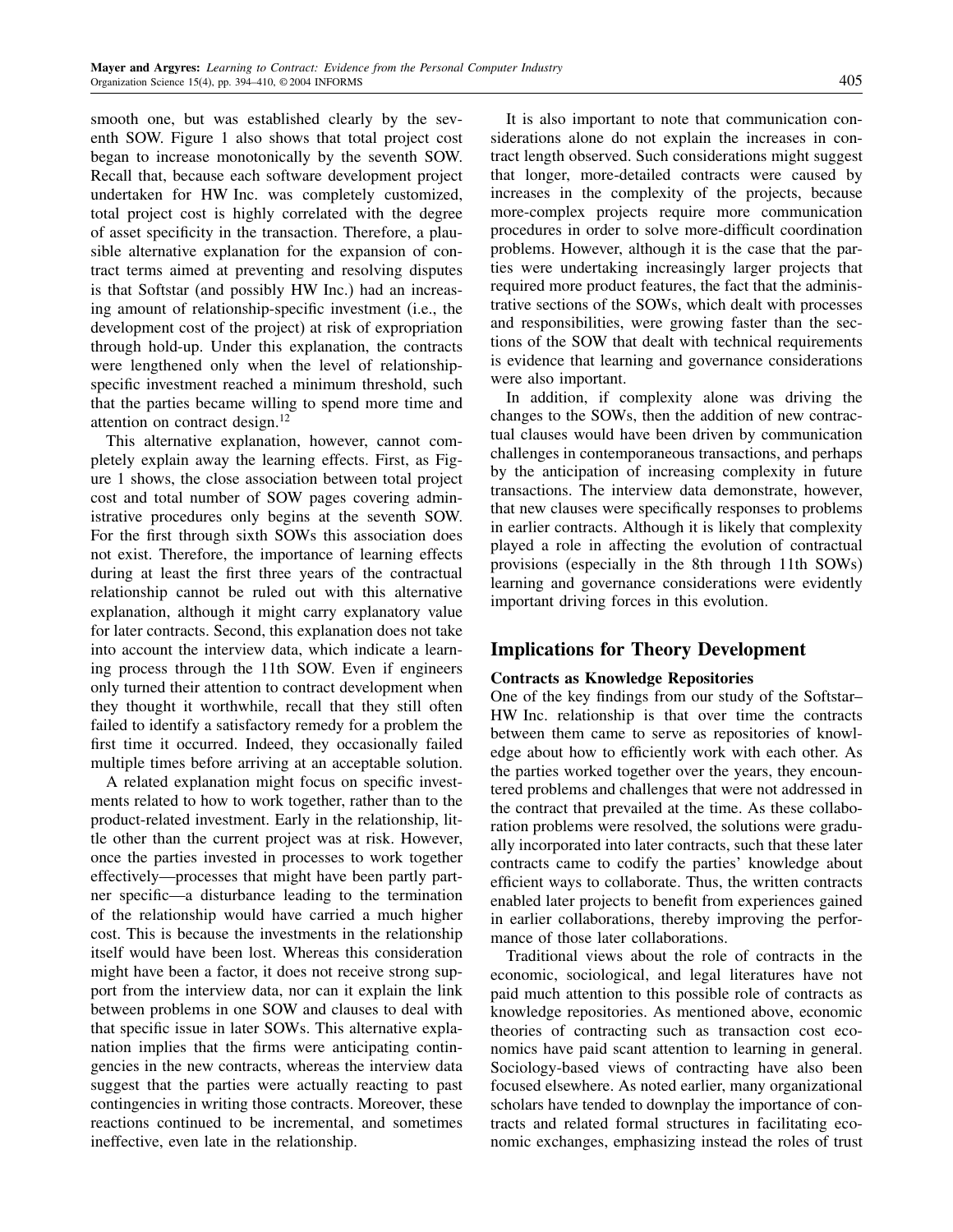and social ties in exchange processes (e.g., Macaulay 1963, Larson 1992, Ghoshal and Moran 1996, Uzzi 1997). As a result, the attention of organizational scholars has not been focused on contracting processes in general, and therefore has not been focused on processes of learning to contract.

Traditional legal scholarship on contracting has also not focused on processes of learning to contract. Such scholarship has been highly influenced by Llewellyn's (1931) classic work, in which he advances the concept of a contract as a flexible framework of yielding rules, rather than iron rules for managing commercial relationships. This view stands in contrast to previous emphases on the legalistic contract forms and black letter contract law. Llewellyn explains that many key provisions of business contracts are relatively open ended, vague, or of dubious legal enforceability in order to allow parties the flexibility they need to get the job done with as little recourse to the courts as possible (socalled private ordering). Macneil (1974, 1978) also takes this view of contract as framework, developing the distinction between transactional and relational modes of contracting.

This tradition of legal scholarship emphasizes the role of contracts as frameworks whose provisions are flexible to changes in circumstances as the underlying relationship moves forward in time. This approach certainly appears applicable to the contracting relationship studied in this paper; it does not, however, address the key phenomenon of interest here. That phenomenon is the addition of entirely new provisions, and the transformation of older ones, as a commercial relationship develops through a series of relatively short-term contracts where these new provisions are aimed at preventing conflict in the exchange process.<sup>13</sup> Our findings therefore imply that it might be fruitful for organizational scholars to broaden views of the role of contracts as flexible frameworks or governance structures, to include a notion of contracts as knowledge repositories—in at least some sets of circumstances. We describe some of these circumstances below.

The role of contracts as repositories of organizational knowledge has also not been fully appreciated in evolutionary economics, although it is quite consistent with theories in that tradition. Evolutionary economics has tended to focus on intraorganizational routines as the main locus of firm capabilities (Nelson and Winter 1982), although scholars have recently emphasized interorganizational routines as another possible locus of organizational knowledge. Dyer and Singh (1998) argue that knowledge-sharing routines are one form of relationship-specific capital on which parties can earn relational rents from an alliance. Contracting processes, our evidence suggests, might in some instances serve to help develop and codify such knowledgesharing routines. Moreover, it is well-established that

transferring knowledge within or between organizations often requires at least some codification (e.g., Nonaka and Takeuchi 1995). By providing a means for this to occur, contracting processes could facilitate the development of such relational capital, in the form of a collaboration capability. Zollo and Winter (2002) discuss the codification of organizational knowledge as a critical step in the creation of firm-level capabilities in general. Kale et al. (2002) find that firms possessing an alliance capability have better success with alliances than firms that do not.

# When Contracts Might Become Knowledge Repositories

When are contracts most likely to play this role as knowledge repositories? It is still early in this line of research to attempt to state a definitive set of conditions, but the fieldwork does suggest some possibilities. One of these is technological uncertainty. It is clear from the descriptions above that the managers and engineers in question were dealing with very high levels of technological uncertainty. One source of such uncertainty involves the management or technical processes. During much of the period in question, there were still few techniques, routines, and guidelines established for managing software development projects in general (Cusumano 1992). The production process for software remained highly individualistic, which frustrated attempts to capture economies of scale. The difficulty Softstar was having capturing such economies by developing code-reuse techniques illustrates the relatively immature state of software development management practices. Moreover, the category of customized software products produced by Softstar was less than 10 years old. This uncertainty about management or technical processes made it especially difficult for managers and engineers to anticipate the kinds of problems and disagreements that would come up during development processes and to identify procedures that would be effective in preventing them. Even if an array of potential problems could be foreseen, identifying those that were most likely to occur was problematic. This suggests that the role of contracts as knowledge repositories will be a more important one for transactions involving complex and innovative goods or services that are customized than for transactions involving simpler goods or services whose underlying technology is well understood.

A second possible condition for contracts to serve as knowledge repositories is when there is an important interaction between technological uncertainty and technological interdependence. In the early personal computer industry there was significant uncertainty as to the kinds of innovative code that would control client hardware in desired ways; that is, there were uncertainties regarding the technical relationships between the software and the hardware. These uncertainties regarding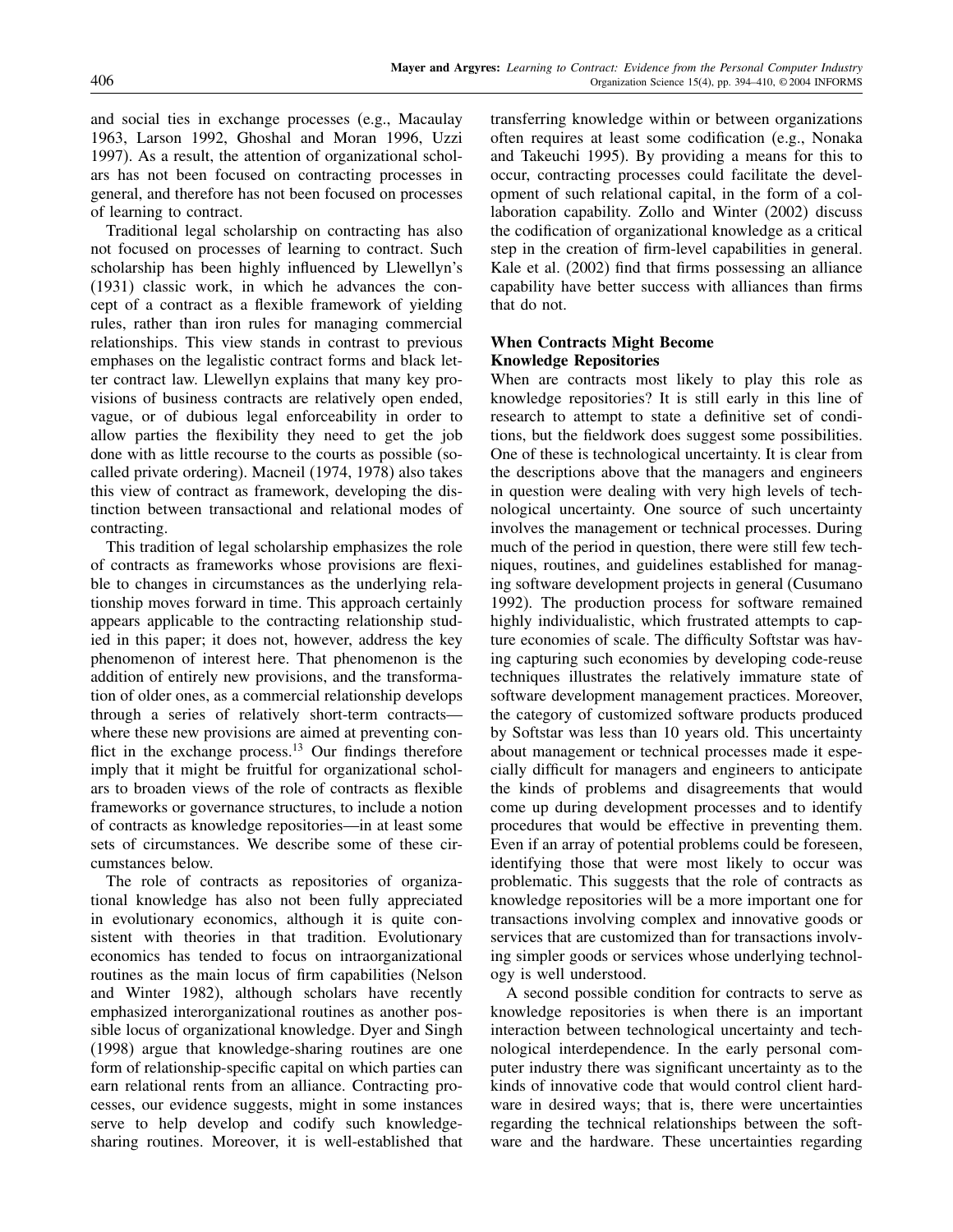compatibility were exacerbated by the fact that HW Inc. was innovating its hardware systems. Therefore, it was especially difficult for the parties to anticipate the kinds of engineering changes that might be required as projects proceeded, and to develop effective engineering change procedures and specification requirements descriptions until some experience had been acquired. Thus, the need for precise compatibility with the buyer's product, and the innovative nature of that product, combined to make learning to contract especially important. This suggests that the role of contracts as knowledge repositories is likely to be more important when the industry for which the contracted products or services will be produced is characterized by rapid and fundamental technological innovation, and when compatibility requirements are high between the buyer's and the supplier's technology.

It is important to note that these conditions for contracts to act as knowledge repositories—technological uncertainty, complexity, and interdependence—are conditions that, if extreme enough, would, according to transaction cost theory, require vertical integration rather than contracts (Williamson 1985, Teece 1984). Our suggestion is that when these conditions are present but not extreme the transactions in question can be handled with complex contracts (consistent with Williamson 1991) and that it is in these circumstances that contracts are most likely to serve as knowledge repositories.

Another important question regarding contracts as knowledge repositories concerns who was doing the learning. For whom were the contracts acting as knowledge repositories? It is clear from the data that collaboration knowledge that was codified in the SOWs was primarily accessed by the engineers and managers working on the Softstar–HW Inc. projects. This is because the engineers involved in day-to-day operations governed by the SOW were the negotiators of those SOWs, and they largely excluded lawyers from this part of the contracting process. Indeed, the knowledge about how to contract that was codified in the stream of contracts to a significant extent substituted for contracting knowledge typically held by attorneys.

In part this substitution occurred because the engineers and managers were focused on creating an agreement that would allow them to begin the project quickly, and would preserve a good working relationship between the parties. Lawyers, on the other hand, would likely have focused on identifying hypothetical contingencies that might arise in order to minimize the chances of litigation against their clients. Engineers and managers, however, often see such hypothesizing as potentially harmful to a business relationship (Macaulay 1963). In this case they preferred to actually experience an adverse contingency before addressing it in a contract. Although it is difficult to know exactly how the Softstar–HW Inc. relationship might have evolved differently had lawyers been involved in SOW negotiations, it seems clear that

the contracts would not have functioned as knowledge repositories in the same way. For example, the contracts likely would have been longer and more formalistic from the start of the relationship, and would have played less of a role in codifying the lessons from actual experiences.

# Effects of Contracts on Trust

The interview data in this study also have implications for the debates about the effects of contracts on trust. Many scholars have argued that trust and contracts are substitutes for one another (e.g., Macaulay 1963, Larson 1992, Uzzi 1997, Dyer and Singh 1998), and increasingly so as a relationship develops (Ring and Van de Ven 1994, Gulati 1995). For example, because one partner to an exchange will trust the other only if she perceives that she is trusted by the other, and because the introduction of formal contractual modes is taken as a signal of lack of trust by these partners, contracts drive out trust. Conversely, the presence of trust is said to obviate the need for contracts, because each partner already expects the other will fulfill her promises. Malhotra and Murnighan (2002) find experimental evidence for this negative effect of contracts on trust. Other scholars argue that, to the contrary, contracts can enhance trust (e.g., Sitkin 1992, Lorenz 1999, Poppo and Zenger 2002). According to this view, contracts improve trust because the contracting process promotes expectations of cooperation and generates commitment to the relationship. Poppo and Zenger (2002) find empirical support for a positive effect of contracts on trust in survey data.

Our field data show that the governance portions of the contracts between Softstar and HW Inc. lengthened over time, but that trust between them did not appear to decline. One piece of evidence for the latter is that, as noted above, once an SOW was agreed to on principle, work often began before the SOW was formally signed and therefore became legally binding. Hence, some investment was put at risk of hold-up (by refusal to pay, for example). This practice continued throughout the relationship, and suggests some trust on the part of Softstar. As discussed above, managers and engineers reported increases in trust as the relationship proceeded, in part because the contracting process helped to clarify each party's roles and responsibilities over time. On a more speculative level, we suggest a related but distinct behavioral mechanism that might have been operating to increase trust over time: the positive atmosphere created by joint learning. The process of learning how to collaborate seemed to foster a trusting spirit on both sides. Thus, while in some circumstances the forces causing contracts to drive out trust might be overwhelming, this research suggests that mutual understanding of roles and expectations, and possibly joint learning, can contribute to a positive effect of contracts on trust.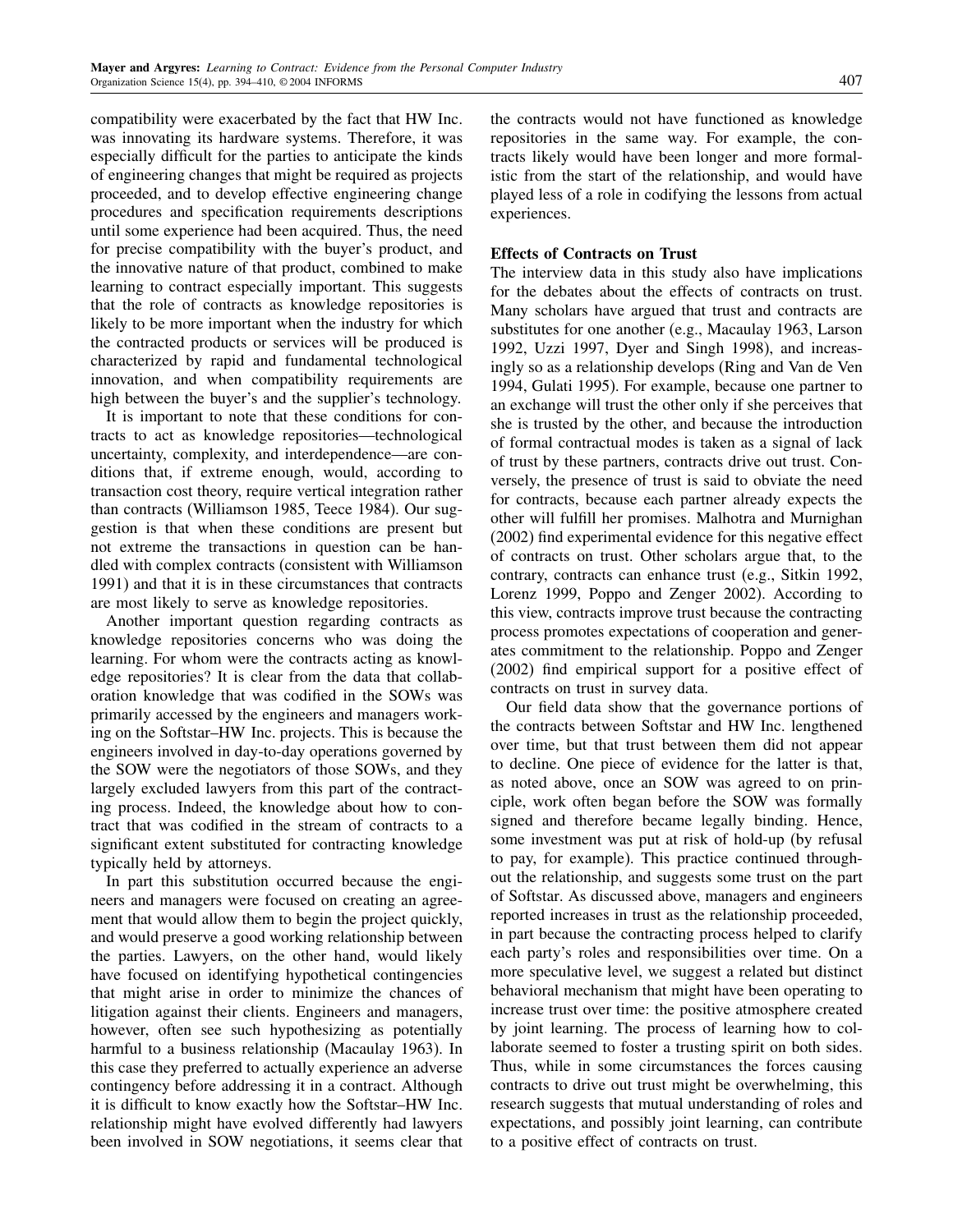# **Conclusion**

This paper uncovers and describes processes of learning to contract in a context where contracts played an important role in governing an interfirm relationship. We find strong effects of learning to contract in the data that have characteristics more consistent with behavioral and evolutionary theories of organizational learning than with transaction cost theory. We do find, however, that the learning effects occurred in directions consistent with those predicted by transaction cost theory. Finally, we find that contracts played an important role as repositories of knowledge about how to collaborate and contract in the relationship we studied—a role that is not fully appreciated in important notions of contract in law, sociology, or economics.

Our findings also suggest that, in contexts characterized by high technological uncertainty and tight resource constraints, firms might enter contracts with rationality that is more bounded than transaction cost theory assumes. Moreover, managers cannot always expect to rely on extended foresight to reach an optimal level of contractual completeness early in their contractual relationships. Instead, they sometimes must be prepared to respond to contingencies and learn how to address them contractually as the relationship unfolds. This implies that in such contexts ongoing management, including frequent evaluations of past contracting experiences, might be critical in moving parties toward efficient contracts. An important area for future research, therefore, is to gain a better understanding of the costs involved in performing contingency planning early in a contractual relationship and the precise sources of these costs.

Early contingency planning, on the one hand, might cause excess haggling costs that are not recouped later in the form of dispute prevention or resolution. It also might inhibit the development of trust. On the other hand, perhaps the sheer cognitive demands of such planning are too large in many contexts. One related possibility is that the actual experience of an adverse contractual contingency might be required in some circumstances in order for the value of certain kinds of contract terms to be appreciated by the parties, or for their presence in a contract to become effective. Because firms' approaches to contracting could differ significantly depending on the relative importance of these various possible sources of planning costs, a better understanding of them has the potential to improve the management of alliances and buyer-supplier relationships. For example, a better understanding of learning processes in contracting might have been useful in helping U.S. auto assemblers avoid some of the costs associated with replacing short-term relationships with many suppliers, with long-term relationships with a few suppliers (e.g., Dyer and Ouchi 1993, Sako and Helper 1998, Vlasic and Stertz 2001).

Finally, our study carries some potential implications for the classic make-or-buy decision studied by transaction cost and other theories. Recall that managers and engineers reported very few positive spillovers of contracting knowledge across Softstar's contracts with various customers, but that at the end of our study period a new manager began initiatives to facilitate such spillovers. This suggests that with sufficient resources, intent, and time, firms might be able to build up their firm-level contract design capabilities, and that firms might differ in their levels of such capabilities (Argyres and Mayer 2004). If so, then firms with superior contract design capabilities might be quicker to use the market to organize the marginal transaction—i.e., the transaction whose asset specificity level is close to the point at which the firm is just indifferent between make and buy according to transaction cost theory. By contrast, firms with weaker contract design capabilities might tend to internalize those same marginal transactions. We look forward to more research into the role of contracting capabilities in strategy and organization.

### Acknowledgments

The authors thank the engineers and managers who gave generously of their time for this research. They also thank Erin Anderson, Michael Jacobides, Joe Mahoney, Tarun Khanna, Jackson Nickerson; and seminar participants at Carnegie Mellon University, MIT, and the Academy of Management for many helpful comments.

#### Endnotes

 $1$ Doz's (1996) study includes an investigation of how alliance partners learned to work together over time ("process learning") but does not investigate the role of contracting in these processes.

<sup>2</sup>This is not to say that the contractual structures in these industries remained completely stable over long periods. For example, as noted in this literature, contract structures are affected by changes in government regulation (e.g., Masten and Crocker 1985). Nevertheless, whether and how firms learn to contract (even in the face of changes in regulation, for example) has not been a focus of this literature.

<sup>3</sup>A third type of governance, trilateral governance, is argued to be appropriate for nonrecurrent transactions in which some asset specificity is present. This form of governance makes use of outside arbitration. Because this paper is concerned with the governance of recurrent transactions, it does not treat trilateral governance.

<sup>4</sup>Unified governance is said to uniquely possess features that (at a cost) prevent opportunistic behavior such as hold-up namely, the availability of fiat as a last resort, and relief from court ordering (Williamson 1991).

5By examining data from more than one relationship, we were able to verify Softstar's claim that its contractual relationship with HW Inc. was generally similar to its relationships with other customers.

<sup>6</sup>Our notes from the interviews and contract examinations are available on request.

 $7$ Softstar maintained ownership to all code they developed, but granted a license to HW Inc. that was exclusive for a certain period of time (generally six to nine months), and then allowed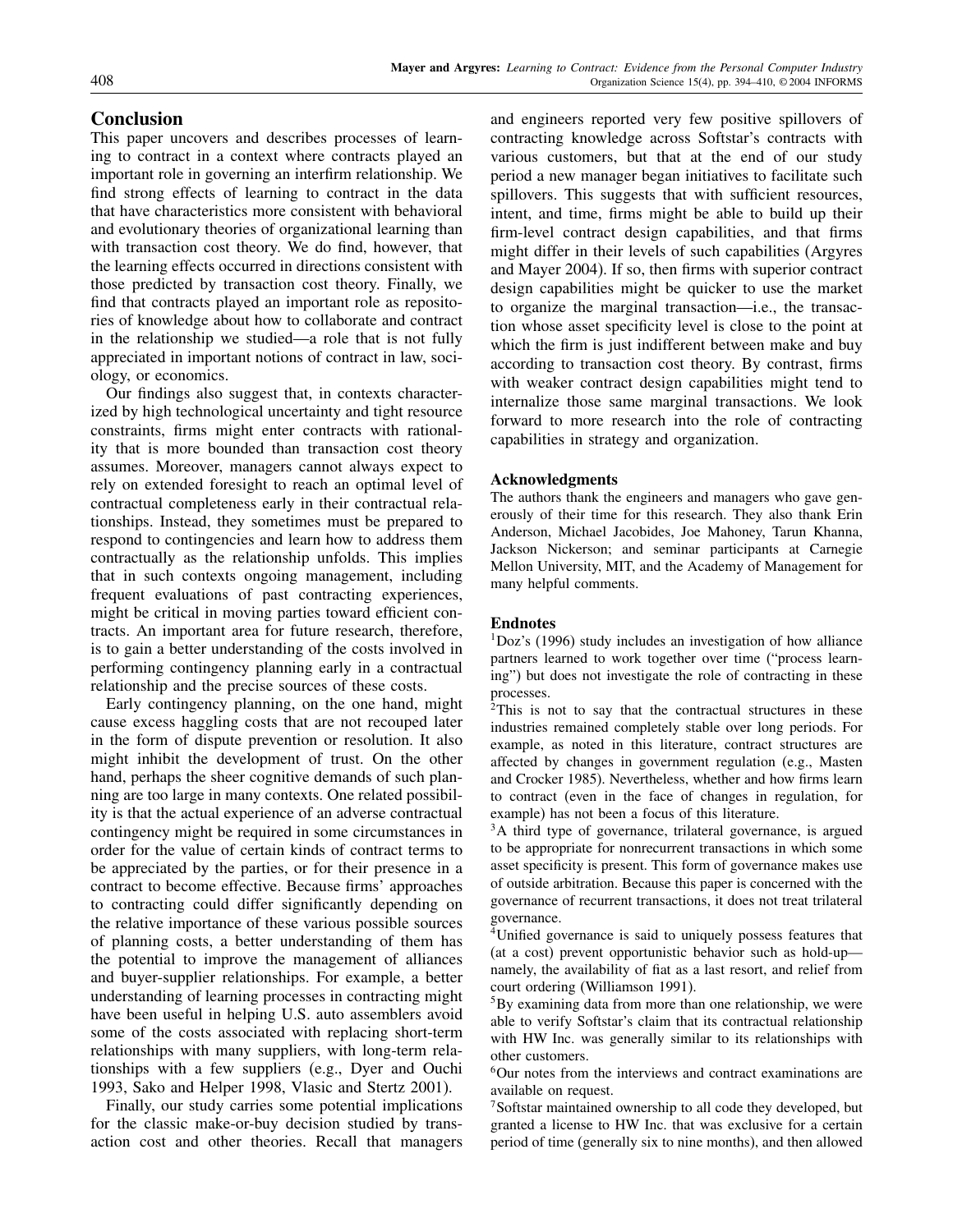Softstar to license features developed for HW Inc. to other customers.

8There were occasionally other interim releases if required by HW Inc. All releases were to be included in the project schedule.

<sup>9</sup>Disputes were not limited to the percentage of functionality. Disputes also arose about which features to include.

<sup>10</sup>The changes described in the "modifying the format" category were not directly related to how Softstar and HW Inc. interacted during the execution of the project, nor did these changes significantly influence the overall structure of the SOW (other than adding the architecture section). Of the four types of changes described above, these changes were considered by all parties involved to be the least significant because they were less related to the ongoing interaction of the parties and involved only minor structural changes to the SOWs.

 $11$ Note that the seventh SOW was an outlier to some degree. This was a small project that emerged as a last-minute spinoff from the sixth SOW, but was nevertheless independent of other projects. For these reasons, it did not conform to the trend of longer SOWs that began with the sixth project.

12Another explanation is that Softstar's bargaining power over HW Inc. increased over time, independent of levels of specific investment, allowing it to gradually wring better terms for itself at HW Inc.'s expense. As noted above, we did not find evidence for this explanation. For example, the evidence suggests that both parties tended to see the major contract changes as ultimately enhancing the joint value of the relationship. Thus, while bargaining power might have had an effect that we did not detect, it is highly doubtful that this effect was strong enough to overwhelm the learning effects we did observe.

<sup>13</sup>We thank an anonymous reviewer for encouraging us to think along these lines.

#### References

- Alchian, A. 1950. Uncertainty, evolution and economic theory. J. Political Econom. 58 211–221.
- Anand, B., T. Khanna. 2000a. Do firms learn to create value? The case of alliances. Strategic Management J. 21 295-315.
- Anand, B., T. Khanna. 2000b. The structure of licensing contracts. J. Indust. Econom. 48 103–135.
- Argote, L. 1999. Organizational Learning: Creating, Retaining and Transferring Knowledge. Kluwer Academic Publishers, Boston, MA.
- Argyres, N., K. Mayer. 2004. Contract design capability and contract performance by high techology firms: Implications for the roles of managers, engineers and lawyers. Working paper, Boston University School of Management, MA.
- Argyris, C., D. Schon. 1978. Organizational Learning: A Theory of Action Perspective. Addison-Wesley, Reading, MA.
- Child, J. 2001. Learning through strategic alliances. M. Dierkes, A. Berthoin Antal, J. Child, I. Nonaka, eds. Handbook of Organizational Learning and Knowledge. Oxford University Press, New York, 657–680.
- Cohen, W., D. Levinthal. 1990. Absorptive capacity: A new perspective on learning and innovation. Admin. Sci. Quart. 35 128–152.
- Cusumano, M. A. 1992. Shifting economies: From craft production to flexible systems and software factories. Res. Policy 21 453–480.
- Cyert, R., March, J. 1963. A Behavioral Theory of the Firm. Prentice Hall, Englewood Cliffs, NJ.
- Daft, R., A. Y. Lewin. 1993. Where are the theories for the 'new' organizational forms? An editorial essay. Organ. Sci. 4 i–iv.
- Darr, E., L. A. Argote, D. Epple. 1995. The acquisition, transfer and depreciation of knowledge in service organizations: Productivity in franchises. Management Sci. 41 1750–1762.
- Davidow, W. H., M. Malone. 1992. The Virtual Corporation. Harper Business, New York.
- Doz, Y. L. 1996. The evolution of cooperation in strategic alliances: Initial conditions or learning process? Strategic Management J. 17 55–83.
- Dyer, J. H., W. G. Ouchi. 1993. Japanese-style partnerships: Giving companies a competitive edge. Sloan Management Rev. 35 51–63.
- Dyer, J. E., H. Singh. 1998. The relational view: Cooperative strategy and sources of interorganizational competitive advantage. Acad. Management Rev. 23 660–679.
- Ghoshal, S., P. Moran. 1996. Bad for practice: A critique of the transaction cost theory. Acad. Management Rev. 21 13–47.
- Goldberg, V. P., J. R. Erickson. 1987. Quantity and price adjustments in long-term contracts: A case study of petroleum coke. J. Law Econom. 30 369–398.
- Grossman, S., O. Hart. 1990. The costs and benefits of ownership: A theory of vertical and lateral integration. J. Political Econom. 94 691–719.
- Gulati, R. 1995. Does familiarity breed trust? The implications of repeated ties for contractual choice in alliances. Acad. Management J. 38 85-112.
- Hart, O., J. Moore. 1990. Property rights and the nature of the firm. J. Political Econom. 98 1119–1158.
- Hedberg, B. 1981. How organizations learn and unlearn. P. C. Nystrom, W. H. Starbuck, eds. Handbook of Organizational Design: Vol. 1 Adapting Organizations to Their Environments. Oxford University Press, New York, 3–27.
- Helfat, C. 1994. Evolutionary trajectories in petroleum R&D. Management Sci. 40 1720–1747.
- Hubbard, R. G., R. J. Weiner. 1986. Regulation and long-term contracting in the U.S. natural gas markets. J. Indust. Economics 35 71–79.
- Jick, T. 1979. Mixing qualitative and quantitative methods: Triangulation in action. Admin. Sci. Quart. 24 602–627.
- Joskow, P. L. 1985. Vertical integration and long-term contracts: The case of coal-burning electric generating plants. J. Law, Econom. Organ. 1 33–80.
- Joskow, P. L. 1987. Contract duration and relationship specific investments: Empirical evidence from coal markets. Amer. Econom. Rev. 77 168–185.
- Joskow, P. L. 1988. Price adjustments in long-term contracts: The case of coal. J. Law Econom. 31 47–83.
- Joskow, P. 1990. The performance of long-term contracts: Further evidence from coal markets. RAND J. Econom. 21 251–274.
- Kale, P., J. Dyer, H. Sing. 2002. Alliance capability, stock market response, and long-term alliance success: The role of the alliance function. Strategic Management J. 23 747–767.
- Kale, P., H. Singh, H. Perlmutter. 2000. Learning and protection of proprietary assets in alliances. Strategic Management J. 21 217–237.